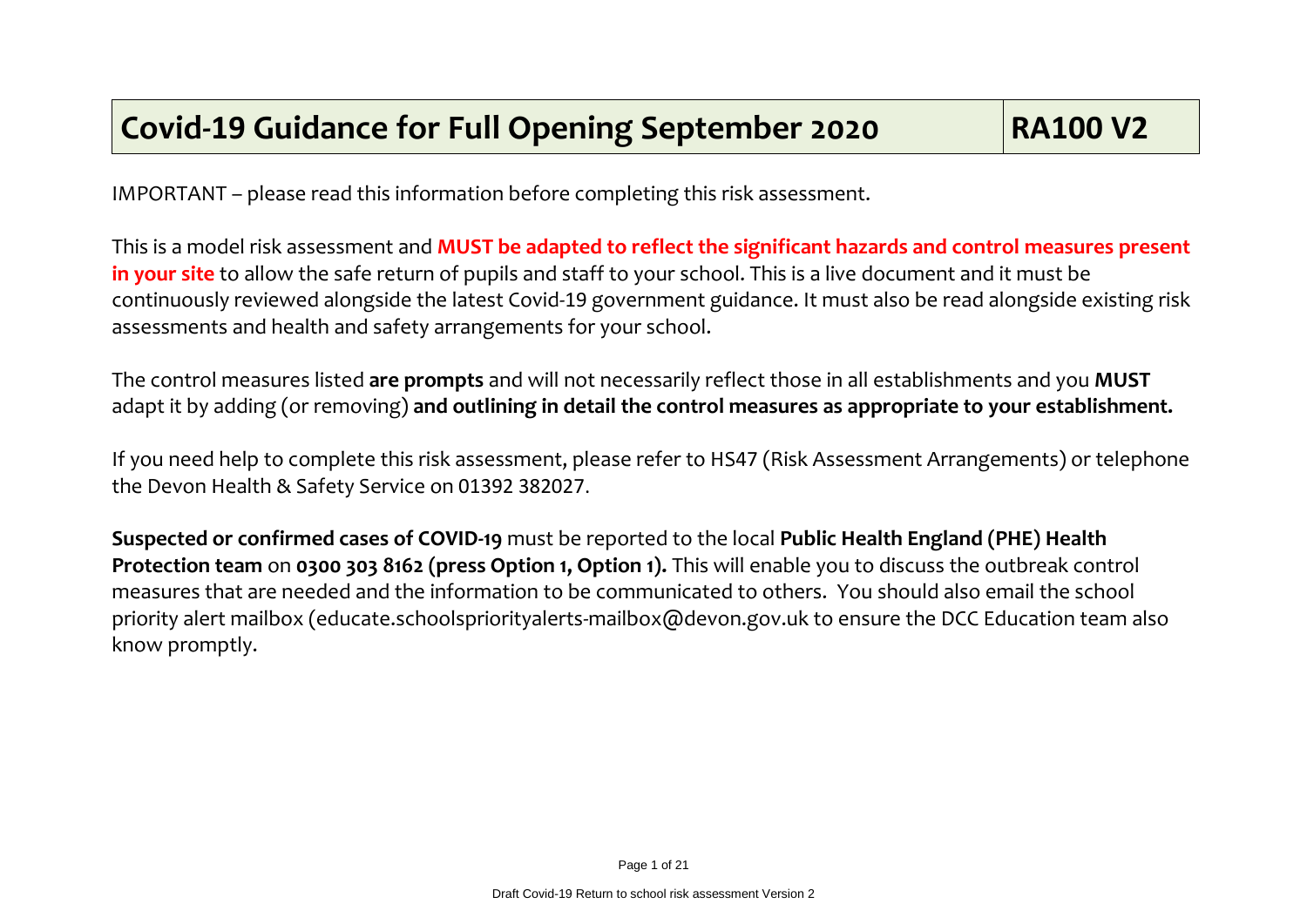|                                                         | Establishment/Department: St Catherine's C of E School                                                                                                                                                                                                                                                                                                                                                                                                                              | <b>Establishment Risk</b>                                                                                                                                                   | <b>RA100 V2</b> |
|---------------------------------------------------------|-------------------------------------------------------------------------------------------------------------------------------------------------------------------------------------------------------------------------------------------------------------------------------------------------------------------------------------------------------------------------------------------------------------------------------------------------------------------------------------|-----------------------------------------------------------------------------------------------------------------------------------------------------------------------------|-----------------|
|                                                         |                                                                                                                                                                                                                                                                                                                                                                                                                                                                                     | Assessment                                                                                                                                                                  |                 |
|                                                         | Address: Moorland Road, Launceston, Cornwall, PL15 7HX                                                                                                                                                                                                                                                                                                                                                                                                                              |                                                                                                                                                                             |                 |
| Person(s)/Group at Risk                                 |                                                                                                                                                                                                                                                                                                                                                                                                                                                                                     | Date assessment completed:                                                                                                                                                  |                 |
| <b>Staff, Pupils, Parents, Visitors and Contractors</b> |                                                                                                                                                                                                                                                                                                                                                                                                                                                                                     | This document is to remain under<br>constant review due to the fast-<br>changing nature of DfE / Government<br>guidance in response to the challenges<br>posed by Covid-19. |                 |
|                                                         | Return to school risk assessment - based on the principles and guidance contained within DfE                                                                                                                                                                                                                                                                                                                                                                                        | Assessor(s): Louise Hussey                                                                                                                                                  |                 |
|                                                         | Guidance: Covid-19 Implementing protective measures in education and childcare settings (15                                                                                                                                                                                                                                                                                                                                                                                         |                                                                                                                                                                             |                 |
|                                                         | May 2020) and updated following the publication of Guidance for Full Opening (2 July 2020)                                                                                                                                                                                                                                                                                                                                                                                          | Review 3.9.20                                                                                                                                                               |                 |
|                                                         | and Managing School Premises during the Covid-19 outbreak (7 July) As part of planning for full                                                                                                                                                                                                                                                                                                                                                                                     | Review 25.9.20                                                                                                                                                              |                 |
|                                                         | return in the autumn term, it is a legal requirement that schools should revisit and update their                                                                                                                                                                                                                                                                                                                                                                                   | Review 5.11.20                                                                                                                                                              |                 |
|                                                         | risk assessments (building on the learning to date and the practices they have already                                                                                                                                                                                                                                                                                                                                                                                              | Review 20.11.20                                                                                                                                                             |                 |
| capacity in the autumn term.                            | developed), to consider the additional risks and control measures to enable a return to full                                                                                                                                                                                                                                                                                                                                                                                        |                                                                                                                                                                             |                 |
| <b>Opening</b><br><b>Updates:</b>                       | This risk assessment is generic, and each school is responsible for reviewing and amending to<br>ensure it is applicable to their setting. This risk assessment should be read alongside DCC<br>guidance document C-19, checklist C-19 and the latest government guidance: Guidance for Full<br>General guidance on completing risk assessments is available at arrangements note HS47.<br>When conducting the risk assessment. it is important that the school adopts a considered |                                                                                                                                                                             |                 |
| collaborative approach in line with DfE Guidance.       |                                                                                                                                                                                                                                                                                                                                                                                                                                                                                     |                                                                                                                                                                             |                 |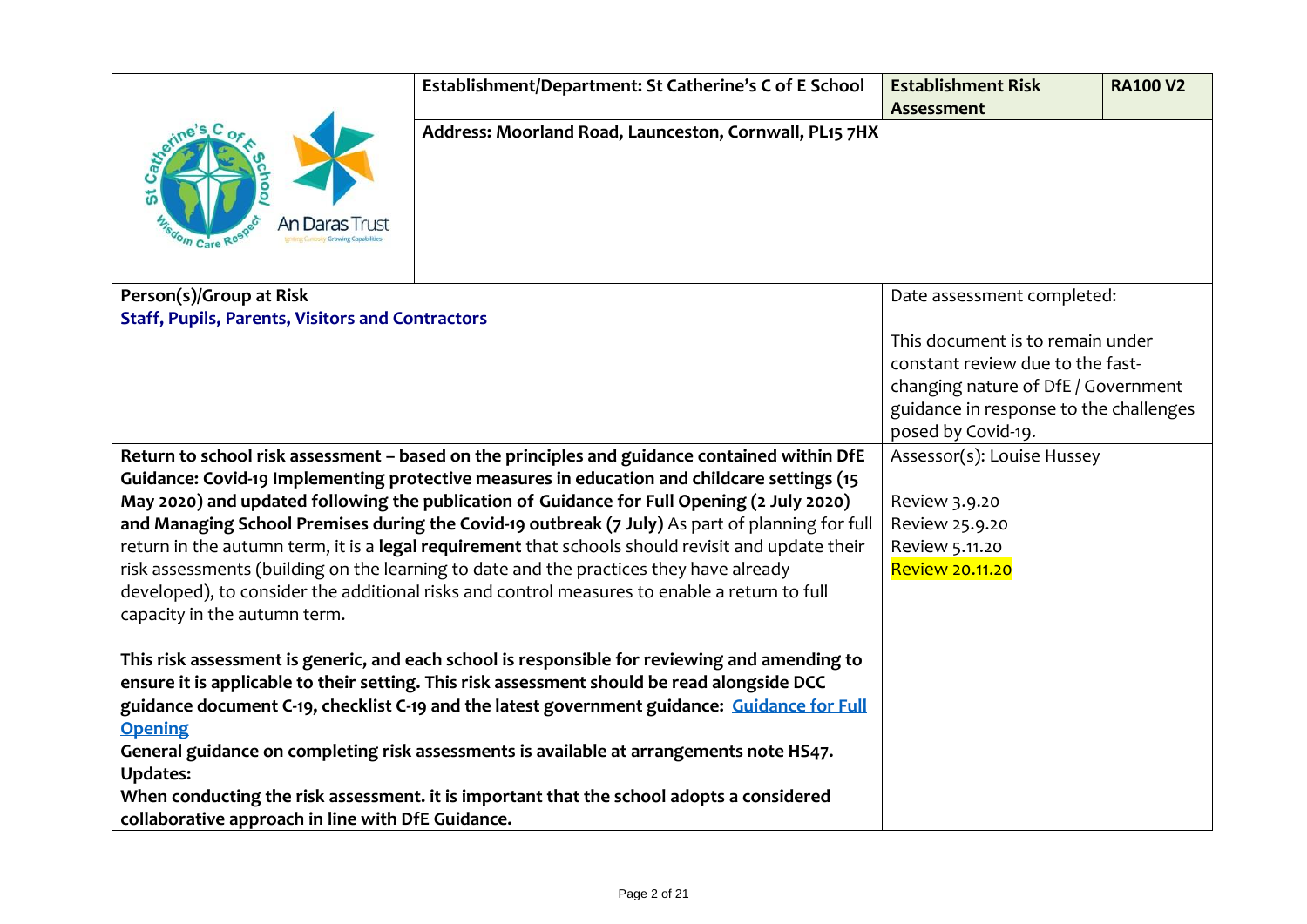| <b>Significant Hazard Section</b>                                                                                                | <b>Control measures in place</b><br>Additional measures or actions not included in this column below<br>should be put in the assessor's recommendations at the end of this<br>document                                                                                                                                                                                                                                                                                                                                                                                                                                                                                          | <b>Optional: School's comments</b><br>re. mitigations put in place                                                                                                                                                                                                                                                                                                                                                                                 |
|----------------------------------------------------------------------------------------------------------------------------------|---------------------------------------------------------------------------------------------------------------------------------------------------------------------------------------------------------------------------------------------------------------------------------------------------------------------------------------------------------------------------------------------------------------------------------------------------------------------------------------------------------------------------------------------------------------------------------------------------------------------------------------------------------------------------------|----------------------------------------------------------------------------------------------------------------------------------------------------------------------------------------------------------------------------------------------------------------------------------------------------------------------------------------------------------------------------------------------------------------------------------------------------|
| Social distancing and reducing<br>risk of transmission                                                                           |                                                                                                                                                                                                                                                                                                                                                                                                                                                                                                                                                                                                                                                                                 |                                                                                                                                                                                                                                                                                                                                                                                                                                                    |
| Entrance and egress to school site<br>causing large groups of people inside<br>school grounds compromising social<br>distancing. | Stagger drop-off and collection times avoiding any changes to pupils that arrive<br>at school on school transport where possible. Provide information to parents. If<br>possible, only one parent to attend. Use alternative drop off locations where<br>possible. Schools should also have a process for safely removing and<br>disposing of / storing face coverings when pupils and staff who use them arrive<br>at school and communicate it clearly to them, following the recommendations<br>in the government guidance Staying safe outside of your home: face coverings<br>and Guidance for Full Opening. Pupils must be instructed to wash their hands,<br>on arrival. | See:<br>parent letter<br>timetables<br>Daily procedures checklist<br>From 5.11.20 All adults on site will<br>be required to wear a face covering<br>whilst dropping and collecting<br>children.                                                                                                                                                                                                                                                    |
| Parents gathering at school gate not<br>social distancing                                                                        | Plan parents' drop-off and pick-up protocols that minimise adult to adult<br>contact. Make clear to parents that they cannot gather at entrance gates or<br>doors or enter the site (unless they have a pre-arranged appointment, which<br>should be conducted safely.                                                                                                                                                                                                                                                                                                                                                                                                          | Parent letter gives guidance and a<br>member of the SLT will be on duty<br>to check all followed.<br>One way system used to minimise<br>adult contact.<br>From 5.11.20 All adults on site will<br>be required to wear a face covering<br>whilst dropping and collecting<br>children. A member of the SLT is<br>on duty daily to supervise. Parents<br>have been reminded not to<br>congregate or socialise. One way<br>systems have been improved. |
| Overcrowding in classrooms and<br>corridors.                                                                                     | Children are to be grouped into consistent groups with contact between groups<br>avoided (see Curriculum section below). Desks should be forward facing and<br>spaced as far apart as possible and arranged so that face to face seating is<br>avoided. Set out classrooms where possible to ensure access to outside space<br>and their age appropriate equipment and resources, whilst preventing mixing<br>with other groups. Removal of some furniture may be required to enable this.<br>Reduce movement around the school using timetabling and appropriate                                                                                                               | Set up of classrooms to take place<br>prior to break up for summer. Draft<br>timetable created.<br>Procedures and risk assessments<br>shared with all staff.<br>Full staff briefing booked Sept 4th<br>prior to opening on 7 <sup>th</sup> .                                                                                                                                                                                                       |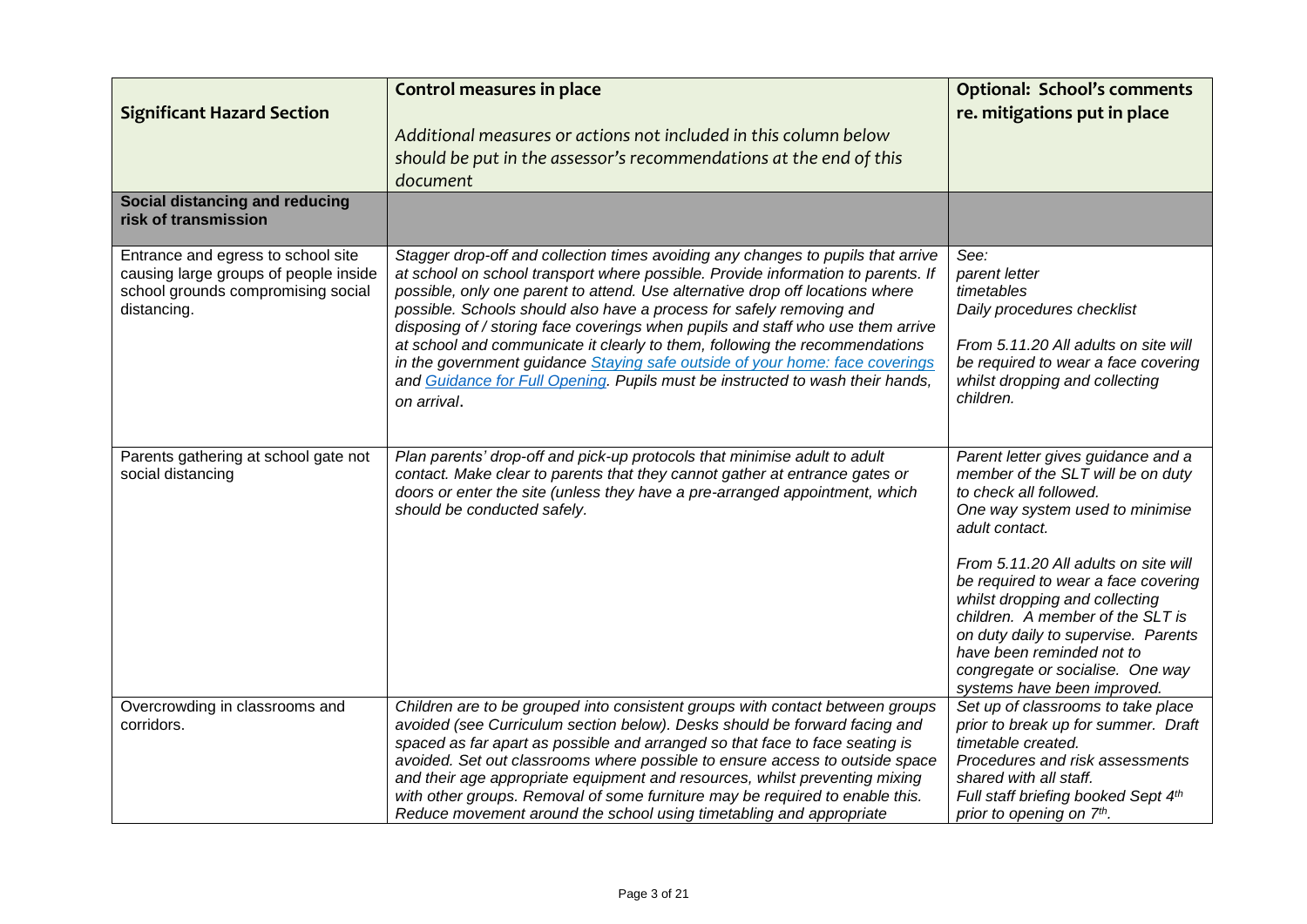|                                             | selection of classroom or other learning environments. Stagger assembly                                                                                     |                                      |
|---------------------------------------------|-------------------------------------------------------------------------------------------------------------------------------------------------------------|--------------------------------------|
|                                             | groups                                                                                                                                                      |                                      |
|                                             |                                                                                                                                                             |                                      |
| Risk of transmission within EYFS            | Updated Guidance for EYFS (2 July 2020) to be                                                                                                               | See separate detail                  |
| settings                                    | followed.https://www.gov.uk/government/publications/coronavirus-covid-19-                                                                                   |                                      |
|                                             | early-years-and-childcare-closures/coronavirus-covid-19-early-years-and-<br>childcare-closures removes keeping children in small consistent groups within   |                                      |
|                                             | settings, but still minimising mixing where possible taking into consideration                                                                              |                                      |
|                                             | increased risk factor to staff.                                                                                                                             |                                      |
| Groups mixing during breaks and             | Staggered break times and ensure appropriate supervision is in place. Use                                                                                   | 2 classes per hall, separate tables, |
| lunchtime compromising social               | different playground locations where possible Staggered lunchtimes & in set                                                                                 | staggered times. Year 6 to eat in    |
| distancing.                                 | groups with handwashing - tables kept apart. Or lunches delivered to                                                                                        | classroom or outside if weather      |
|                                             | classrooms. Ensuring everyone keeps further apart than normal. Cleaning of                                                                                  | permits.                             |
|                                             | tables between uses by different groups.                                                                                                                    |                                      |
| Groups mixing during extra-curricular       | Carefully consider how such provision can work alongside wider protective                                                                                   | PE lead assessing guidance on        |
| provision                                   | measures, including keeping children within their year groups or bubbles where                                                                              | appropriate sports actions.          |
|                                             | possible. If it is not possible to maintain bubbles being used during the school                                                                            |                                      |
|                                             | day then use small, consistent groups. Holiday club guidance suggests                                                                                       | From 5.11.20 extra-curricular clubs  |
|                                             | delivering sessions outside where possible As with physical activity during the                                                                             | have been cancelled.                 |
|                                             | school day, contact sports should not take place and recommendations set out                                                                                |                                      |
|                                             | in Protective measures for out-of-school settings during the coronavirus                                                                                    |                                      |
|                                             | (COVID-19) outbreak should also be taken into consideration.                                                                                                |                                      |
| Wraparound provision: Groups                | Schools should work to resume any breakfast and after-school provision,                                                                                     | Breakfast club will keep children    |
| mixing during extra-curricular<br>provision | where possible, from the start of the autumn term. Carefully consider with                                                                                  | separate where possible              |
|                                             | external providers how such provision can work alongside wider protective<br>measures, including keeping children within their year groups or bubbles where | From 5.11.20 All bubbles kept        |
|                                             | possible. If it is not possible to maintain bubbles being used during the school                                                                            | separate in breakfast club.          |
|                                             | day then use small, consistent groups. Schools can consult the guidance                                                                                     | Breakfast club staff to wear shields |
|                                             | produced for providers who run community activities, holiday clubs, after-                                                                                  | or masks.                            |
|                                             | school clubs, tuition and other out-of-school provision for children, as much of                                                                            |                                      |
|                                             | this will be useful in planning extra-curricular provision. Where parents use                                                                               | Additional tutor sessions will       |
|                                             | childcare providers or out of school extra-curricular activities for their children,                                                                        | continue as they are limited to own  |
|                                             | schools should encourage parents and carers to seek assurance that the                                                                                      | 'bubbles'.                           |
|                                             | providers are carefully considering their own protective measures, and children                                                                             |                                      |
|                                             | should only attend settings that can demonstrate this. DfE have issued                                                                                      |                                      |
|                                             | guidance for parents and carers, which schools may want to circulate.                                                                                       |                                      |
| Spread of virus due to increased            | Inform parents that if their child needs to be accompanied to school only one                                                                               | See parent letter.                   |
| numbers of people within the                | parent should attend                                                                                                                                        | 5.11.20 reminder sent to parents.    |
| building.                                   |                                                                                                                                                             |                                      |
| Staff                                       | Staff should maintain Public health guidance of 2m wherever possible. If                                                                                    | Staff advised to keep 2m social      |
|                                             | reduced to 1m as long as mitigations are in place, e.g. not face to face or                                                                                 | distance. Masks provided and other   |
|                                             | wearing PPE (face covering doesn't count) or a Perspex screen in place. The                                                                                 | PPE when needed.                     |
|                                             | priority is always to try to maintain 2m social distancing, but where this cannot                                                                           |                                      |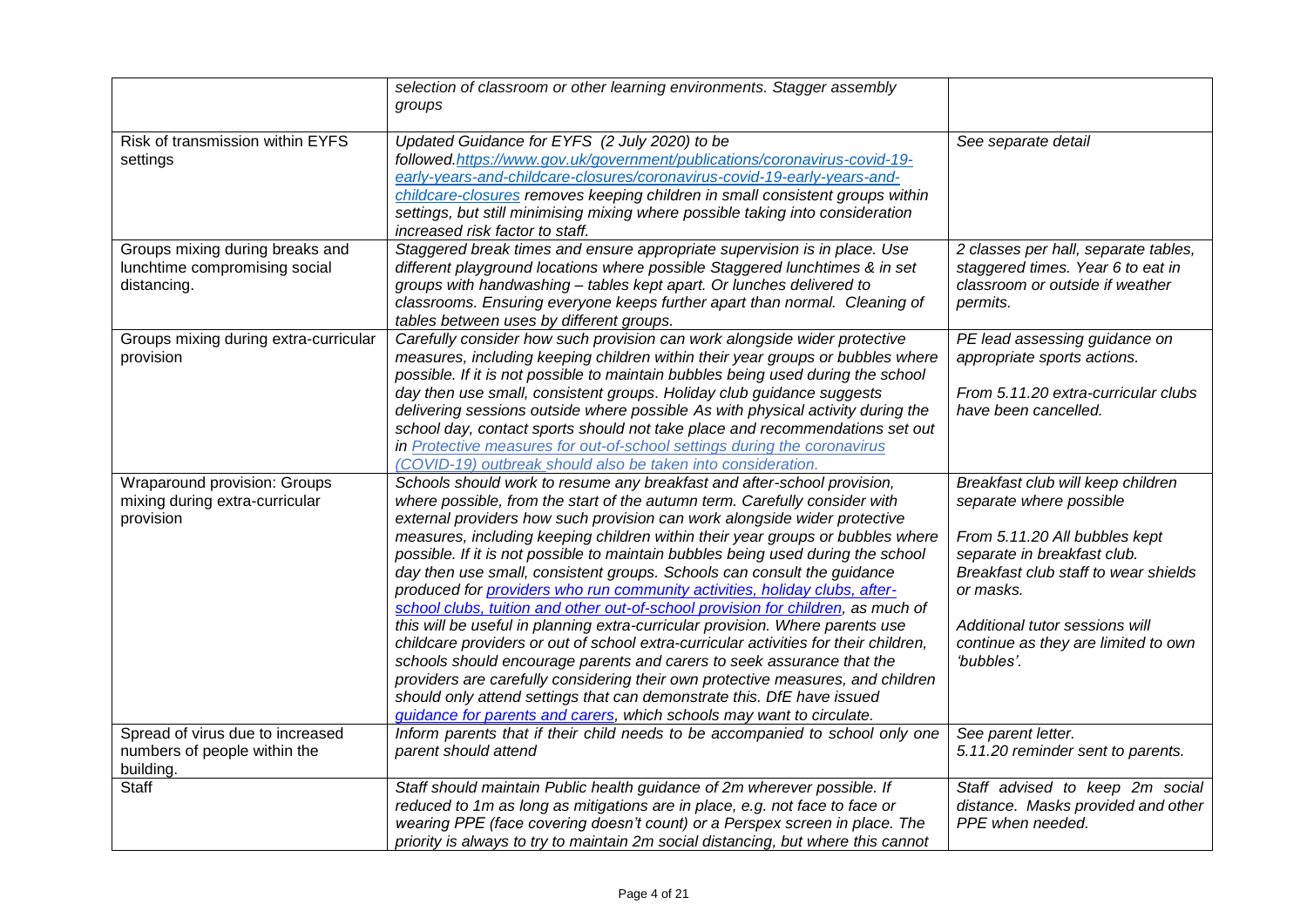|                                                                                                           | be achieved, regular hand washing/cleaning and good respiratory hygiene are<br>also important for both staff and pupils.                                                                                                                                                                                                                                                                                                                                                                                                                                                                                                  | Staff advised they must wear PPE if<br>engaged in Team Teach or intimate<br>care.<br>From 5.11.20 staff to wear face<br>covering when dismissing<br>or<br>receiving children. Staff in Breakfast<br>club wear face coverings.<br>Staff<br>advised to wear face-coverings<br>when moving about communal<br>areas where social distancing is<br>difficult. |
|-----------------------------------------------------------------------------------------------------------|---------------------------------------------------------------------------------------------------------------------------------------------------------------------------------------------------------------------------------------------------------------------------------------------------------------------------------------------------------------------------------------------------------------------------------------------------------------------------------------------------------------------------------------------------------------------------------------------------------------------------|----------------------------------------------------------------------------------------------------------------------------------------------------------------------------------------------------------------------------------------------------------------------------------------------------------------------------------------------------------|
| Premises related matters                                                                                  |                                                                                                                                                                                                                                                                                                                                                                                                                                                                                                                                                                                                                           |                                                                                                                                                                                                                                                                                                                                                          |
| Changes to building use being safe<br>for pupils & staff - e.g. storage, one-<br>way systems, floor tape. | Review whole school risk assessment (RA22 or equivalent), to ensure control<br>measures remain suitable and in place. Update risk assessments to include<br>any changes that have been necessary (e.g. handwashing, one-way systems,<br>allocation of specific classrooms) and this must include curriculum risk<br>assessments where necessary.<br>Consider how the layout will enable access to outdoor space and the<br>equipment necessary for teaching the year groups. Consider how changes will<br>impact on arrangements such as safe fire evacuation routes (see below).                                         | Reviewed at time of wider re-<br>opening 1.6.20. Weekly reviews<br>carried out to ensure maintained.                                                                                                                                                                                                                                                     |
| First Aid procedures - Reduced<br>numbers of first aiders and Paediatric<br>first aider.                  | Review First Aid risk assessment (RA22 or equivalent). Rota systems in place<br>to ensure adequate numbers of first aid and PFA trained staff. Communication<br>of first aid arrangements during daily briefings. PPE within first aid supplies                                                                                                                                                                                                                                                                                                                                                                           | All staff returning ensuring there are<br>adequate numbers of first aiders on<br>site at all times.                                                                                                                                                                                                                                                      |
| <b>Fire Procedures</b>                                                                                    | Review the fire risk assessment taking into consideration any changes made to<br>the layout, and the impact this may have on fire evacuation and escape routes.<br>Ensure that testing and monitoring regimes are in place for fire detection and<br>alarm systems, fire extinguishers and that any interim arrangements (such as<br>doors propped open where necessary to reduce hand contact), are managed<br>so that they do not compromise fire protection (and security) measures.<br>Review where required fire evacuation routes and assembly points to ensure<br>that social distancing guidelines are being met. | Ensure fire drills carried out asap<br>for children/staff who have not been<br>in school/plus in different locations.                                                                                                                                                                                                                                    |
| Water hygiene - management of<br>legionella                                                               | Review the water hygiene management plan. Ensure that agreed regimes for<br>flushing and monitoring of temperatures have been maintained throughout any<br>period of closure / partial opening. Where regimes have not been maintained<br>ensure that cleaning and disinfection has taken place prior to reoccupation as<br>per government guidance Managing School Premises during the Covid-19<br>outbreak.                                                                                                                                                                                                             | Reactivation check booked prior to<br>reopening.                                                                                                                                                                                                                                                                                                         |
| Using and monitoring new practices<br>to reduce risk of Covid-19<br>transmission                          | Training of all staff via briefing prior to start - to include contents of this RA,<br>alternative layouts and any changes to fire evacuation routes, use of PPE,<br>location of designated room for suspected cases. Explaining to children about                                                                                                                                                                                                                                                                                                                                                                        | Full staff briefing booked for INSET<br>day 4 <sup>th</sup> September.                                                                                                                                                                                                                                                                                   |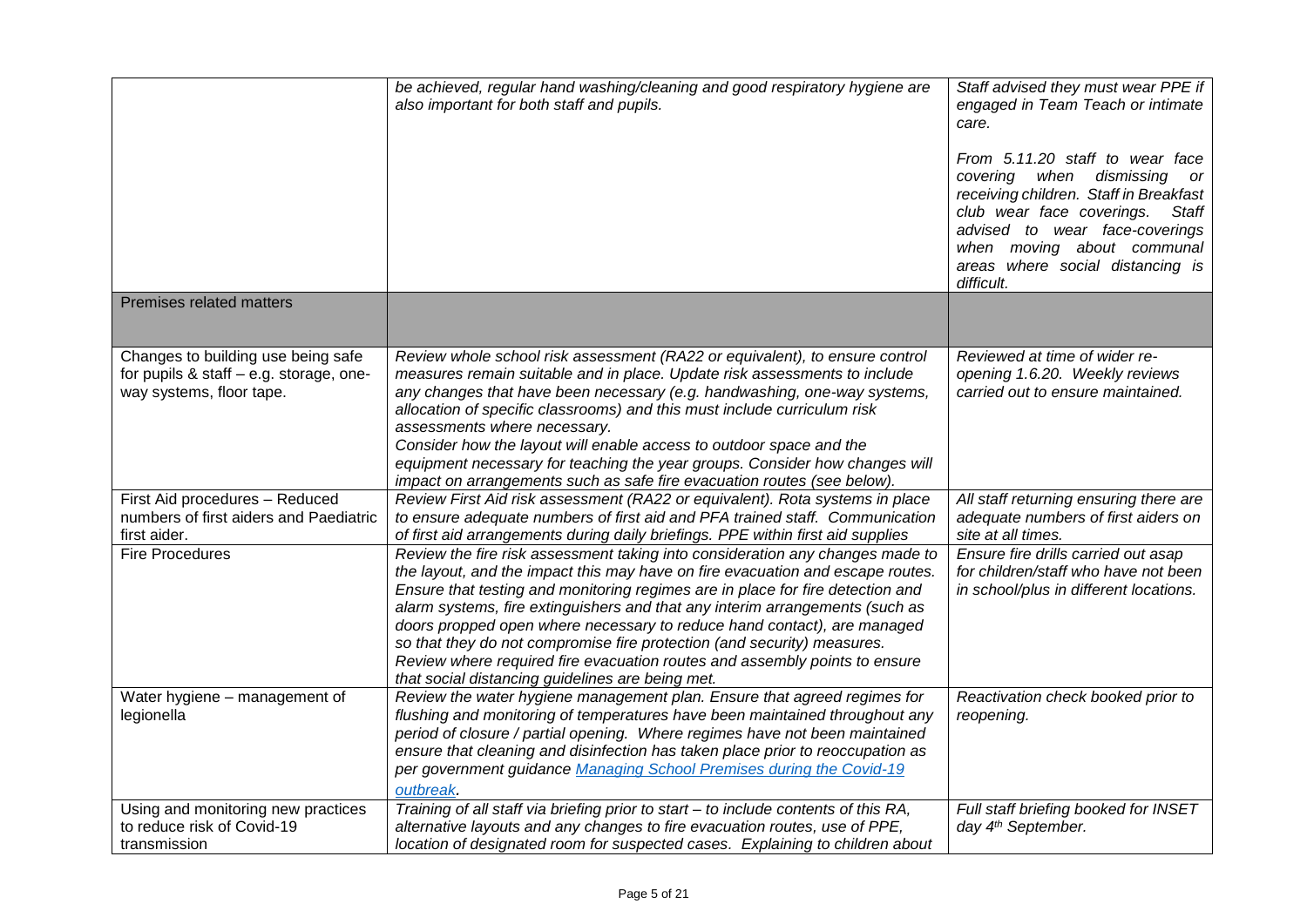|                                                           | the use of face coverings - to support children with adhering to social<br>distancing. Headteachers and school leaders must monitor arrangements and<br>make remedial actions where needed. Ensure there are opportunities for all<br>employees to raise concerns / make suggestions. | First day back - all staff to share<br>procedures and expectations with<br>pupils.<br>Parents encouraged through parent<br>letter to discuss this prior to return.<br>Staff advised they must wear PPE if<br>engaged in Team Teach or intimate<br>care.<br>Weekly reviews of all risk<br>assessments and procedures<br>carried out. |
|-----------------------------------------------------------|---------------------------------------------------------------------------------------------------------------------------------------------------------------------------------------------------------------------------------------------------------------------------------------|-------------------------------------------------------------------------------------------------------------------------------------------------------------------------------------------------------------------------------------------------------------------------------------------------------------------------------------|
| Management of premises related                            | Communication arrangements to ensure that requirements and controls are                                                                                                                                                                                                               | These have been maintained                                                                                                                                                                                                                                                                                                          |
| risks e.g. asbestos, delayed statutory<br>testing (LOLER) | understood by responsible persons (e.g. signing in processes for contractors).<br>If equipment is not within statutory test periods (e.g. lifts and hoists) then it<br>should be taken out of use until the inspection and test can be completed.                                     | through period of closure.                                                                                                                                                                                                                                                                                                          |
| Staff rooms and offices to comply                         | Numbers of people reduced at one time to allow social distancing - chairs                                                                                                                                                                                                             | Continue with daily/regular cleaning                                                                                                                                                                                                                                                                                                |
| with social distancing and safe                           | removed/placed apart. Avoiding unnecessary gatherings. Where possible                                                                                                                                                                                                                 | checklists throughout the day.                                                                                                                                                                                                                                                                                                      |
| working practice                                          | reduce the use of communal / shared facilities such as tea and coffee facilities<br>and encourage staff to bring their own food and utensils. Enhanced cleaning                                                                                                                       | Give out staff guidance on all                                                                                                                                                                                                                                                                                                      |
|                                                           | regimes as per below.                                                                                                                                                                                                                                                                 | procedures.                                                                                                                                                                                                                                                                                                                         |
| Ventilation to reduce spread                              | Schools need to balance the need for increased ventilation while maintaining a                                                                                                                                                                                                        | Where possible and weather                                                                                                                                                                                                                                                                                                          |
|                                                           | comfortable temperature, the following measures should also be used as                                                                                                                                                                                                                | dependent.                                                                                                                                                                                                                                                                                                                          |
|                                                           | appropriate:                                                                                                                                                                                                                                                                          |                                                                                                                                                                                                                                                                                                                                     |
|                                                           | opening high level windows in preference to low level to reduce<br>draughts                                                                                                                                                                                                           |                                                                                                                                                                                                                                                                                                                                     |
|                                                           | increasing the ventilation while spaces are unoccupied (e.g. between                                                                                                                                                                                                                  |                                                                                                                                                                                                                                                                                                                                     |
|                                                           | classes, during break and lunch, when a room is unused)                                                                                                                                                                                                                               |                                                                                                                                                                                                                                                                                                                                     |
|                                                           | providing flexibility to allow additional, suitable indoor clothing. For                                                                                                                                                                                                              |                                                                                                                                                                                                                                                                                                                                     |
|                                                           | more information see School uniform<br>rearranging furniture where possible to avoid direct drafts                                                                                                                                                                                    |                                                                                                                                                                                                                                                                                                                                     |
|                                                           | mechanical ventilation systems - these should be adjusted to increase                                                                                                                                                                                                                 |                                                                                                                                                                                                                                                                                                                                     |
|                                                           | the ventilation rate wherever possible, and checked to confirm that                                                                                                                                                                                                                   |                                                                                                                                                                                                                                                                                                                                     |
|                                                           | normal operation meets current guidance (if possible, systems should                                                                                                                                                                                                                  |                                                                                                                                                                                                                                                                                                                                     |
|                                                           | be adjusted to full fresh air or, if not, then systems should be operated                                                                                                                                                                                                             |                                                                                                                                                                                                                                                                                                                                     |
|                                                           | as normal as long as they are within a single room and supplemented                                                                                                                                                                                                                   |                                                                                                                                                                                                                                                                                                                                     |
|                                                           | by an outdoor air supply)                                                                                                                                                                                                                                                             |                                                                                                                                                                                                                                                                                                                                     |
|                                                           | Opening internal doors can also assist with creating a throughput of air<br>natural ventilation - if necessary external opening doors may also be                                                                                                                                     |                                                                                                                                                                                                                                                                                                                                     |
|                                                           | used Where schools believe that ventilation could be improved by                                                                                                                                                                                                                      |                                                                                                                                                                                                                                                                                                                                     |
|                                                           | leaving fire doors, either internal or external, open, this must only be                                                                                                                                                                                                              |                                                                                                                                                                                                                                                                                                                                     |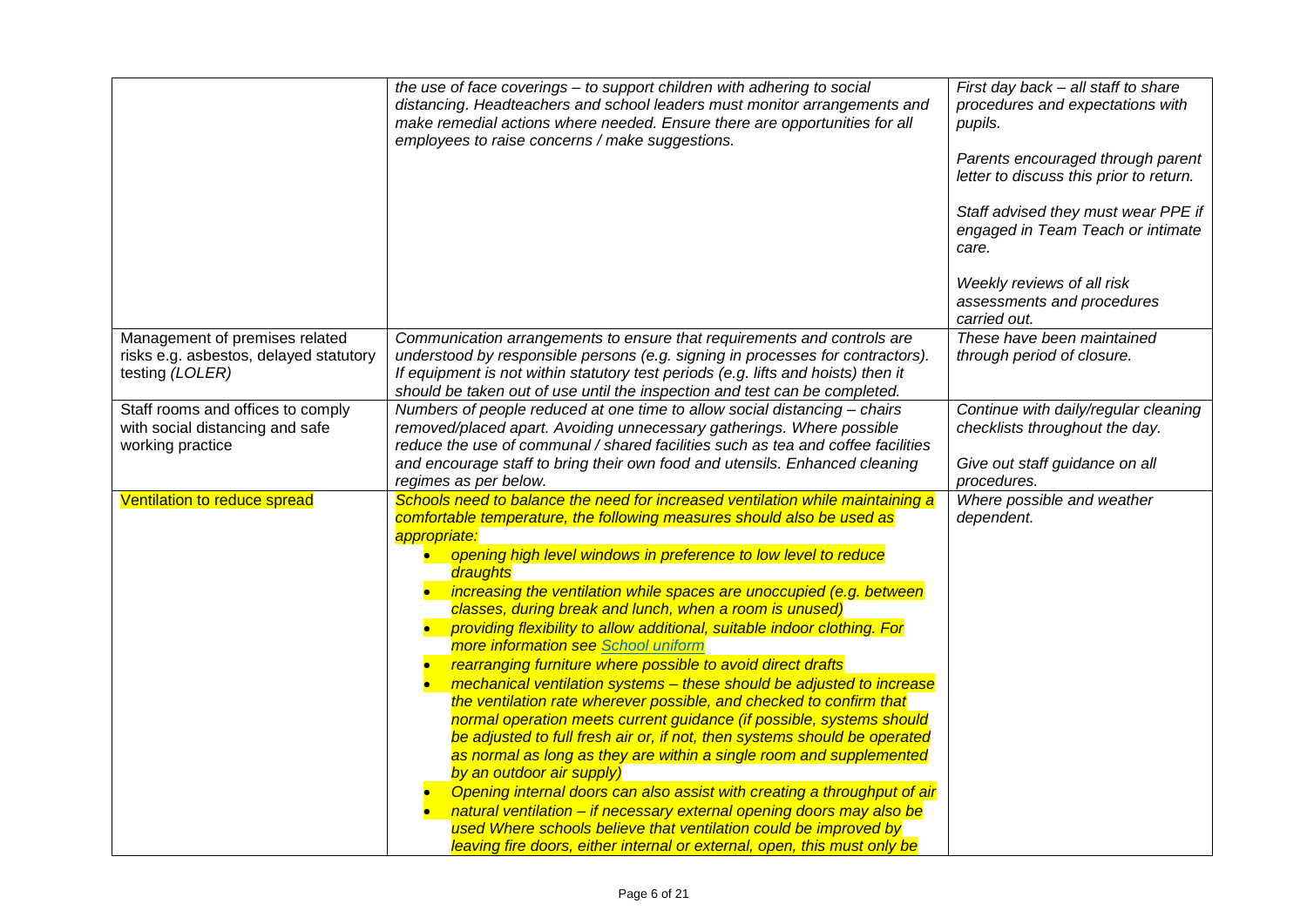|                                        | done once the fire risk assessment has been reviewed and amended.<br>Schools must ensure that systems are in place to close doors in the<br>event of a fire alarm, during breaks if they cannot be monitored or at<br>the end of the day. There is also the security risk of leaving external<br>doors open and therefore there must be procedures in place to<br>mitigate this such as ensuring that they are closed at times when they<br>cannot be sufficiently monitored.<br>• Ventilation to chemical stores should remain operational.<br>It is advisable to use a thermometer to monitor temperatures where opening<br>windows and doors is being used as a mechanism to aid ventilation. For more<br>information on suitable workplace temperatures see HSE: Guidance on<br>temperature in the workplace                                                                                                                                                            |                                                                                                                              |
|----------------------------------------|-----------------------------------------------------------------------------------------------------------------------------------------------------------------------------------------------------------------------------------------------------------------------------------------------------------------------------------------------------------------------------------------------------------------------------------------------------------------------------------------------------------------------------------------------------------------------------------------------------------------------------------------------------------------------------------------------------------------------------------------------------------------------------------------------------------------------------------------------------------------------------------------------------------------------------------------------------------------------------|------------------------------------------------------------------------------------------------------------------------------|
| Management of waste                    | Ensure bins for tissues are emptied throughout the day.<br>Follow Guidance on disposal of PPE waste (such as used fluid resistant<br>masks) and Government guidance on disposal of waste, including waste such<br>as wipes and cloths generated by additional cleaning and disposable face<br>coverings where for instance they have been worn for the journey to school.<br>You must make sure that these items are disposed of properly rather than<br>going into recycling bins.                                                                                                                                                                                                                                                                                                                                                                                                                                                                                         | All classes have lidded bins.                                                                                                |
| Management of incoming goods           | Consider how to manage supplies coming into the school, which takes into<br>consideration SD and hygiene measures. E.g. drop-off point - one person<br>controls the process etc.                                                                                                                                                                                                                                                                                                                                                                                                                                                                                                                                                                                                                                                                                                                                                                                            | Office to manage this. Continue<br>with locked entrance procedures.<br>From 5.11.20 all visitors to wear a<br>face-covering. |
| School owned outdoor play<br>equipment | Promote good hygiene and social distancing using signage and other methods<br>of comms (community noticeboards, school newsletters) to set out: maximum<br>numbers to enable SD, encouraging parents to clean children's hands before<br>and after play, disposal of all rubbish. Consider limiting numbers (e.g. taking<br>out swings), using time limits, one ways systems around pieces of equipment,<br>cleaning regimes if applicable for high traffic touch points such as slides,<br>monkey bars and climbing frames / walls, playhouses and huts, crawl through<br>tunnels and tube slides, exercise equipment, gates, benches and picnic tables,<br>refuse areas and bins. Encourage effective sanitation by users, parents etc.<br>Consult guidance on Managing Outdoor Playgrounds for equipment also used<br>by the community.<br>When used by the school, it must be appropriately cleaned between groups of<br>children and only used by one group at a time. | Children not to use equipment<br>unless pre-booked and cleaned<br>between by named class.                                    |
| Hiring out premises                    | Schools should ensure they are considering carefully how to hire out to external<br>bodies or organisations, such as external coaches or after-school or holiday<br>clubs or activities. Such arrangements can only operate within their wider<br>protective measures and should also have regard to any other relevant<br>government guidance. For example, where opening up school leisure facilities<br>for external use, ensuring they do so in line with government guidance on                                                                                                                                                                                                                                                                                                                                                                                                                                                                                        | N/A                                                                                                                          |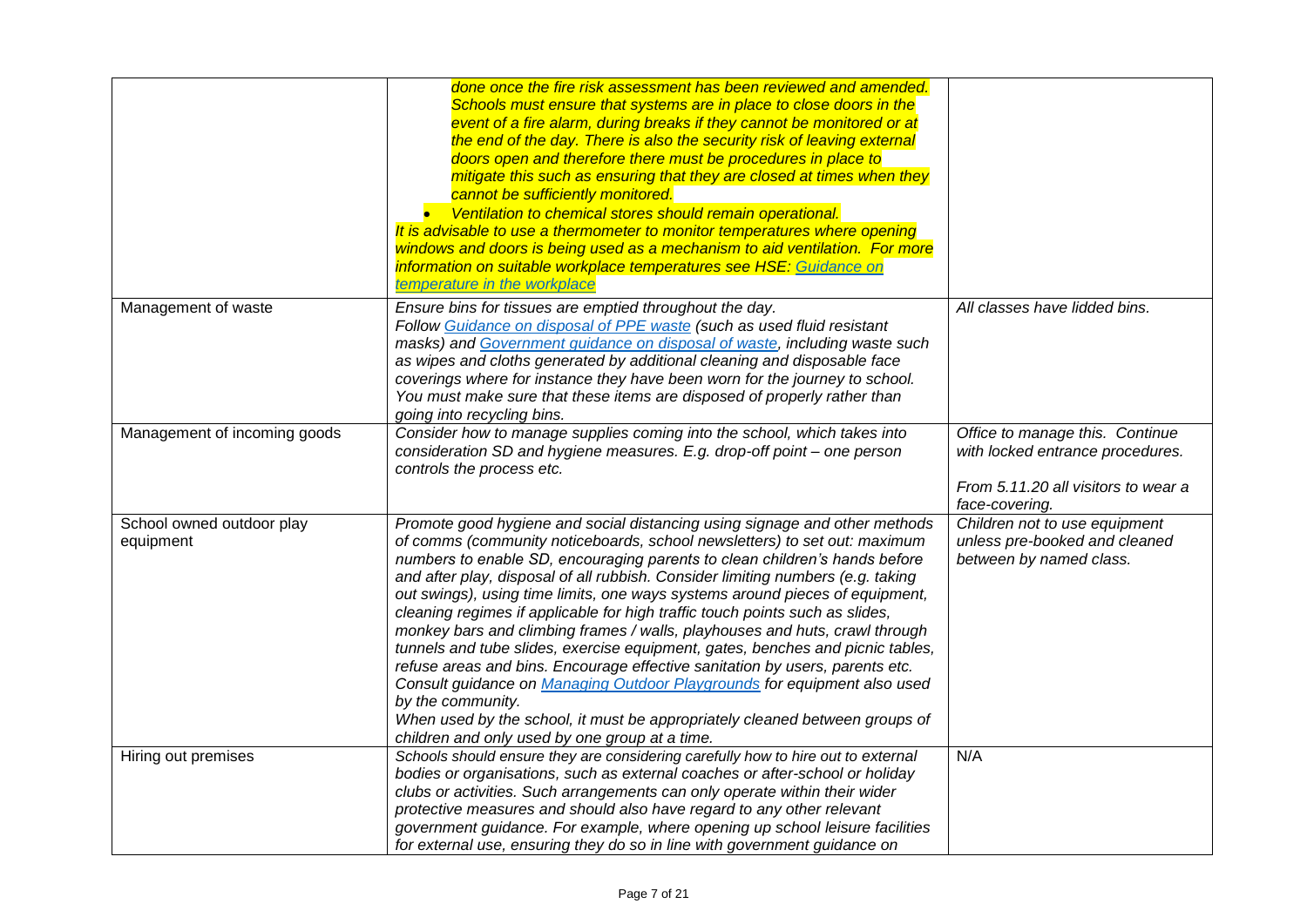|                                     | working safely during coronavirus (COVID-19) for providers of grassroots sport                                                                                    |                                                          |
|-------------------------------------|-------------------------------------------------------------------------------------------------------------------------------------------------------------------|----------------------------------------------------------|
|                                     | and gym or leisure facilities.                                                                                                                                    |                                                          |
|                                     |                                                                                                                                                                   |                                                          |
| Cleaning and reducing contamination |                                                                                                                                                                   |                                                          |
|                                     |                                                                                                                                                                   |                                                          |
|                                     |                                                                                                                                                                   |                                                          |
| Contaminated surfaces spreading     | Classroom based resources such as sports, art and science equipment can be                                                                                        | Children to have set learning                            |
| virus.                              | used and shared within the bubble. Such resources should be cleaned                                                                                               | resources on tables but shared                           |
|                                     | frequently and meticulously and always between bubbles or rotated to allow                                                                                        | maths/art resources to be cleaned                        |
|                                     | them to be left unused and out of reach for a period of 48 hours (72 hours for                                                                                    | after use.                                               |
|                                     | plastics) between use by different bubbles. In order to facilitate cleaning,                                                                                      |                                                          |
|                                     | remove unnecessary items from learning environments where there is space to                                                                                       | All classes have own set of outside                      |
|                                     | store them elsewhere. Public health advice is to remove all soft toys, and any                                                                                    | equipment.                                               |
|                                     | toys that are hard to clean, such as those with intricate parts. Where                                                                                            |                                                          |
|                                     | practicable, remove soft furnishings, for example pillows, bean bags and rugs.                                                                                    | PE equipment will be cleaned after<br>each bubble's use. |
|                                     |                                                                                                                                                                   |                                                          |
|                                     | In cases where soft furnishings are still in use, they should be laundered by                                                                                     | Computer Suite to be cleaned after                       |
|                                     | following the guidance in the attached<br>link: https://www.gov.uk/government/publications/covid-19-decontamination-in-                                           | each bubble's use.                                       |
|                                     | non-healthcare-settings/covid-19-decontamination-in-non-healthcare-settings                                                                                       |                                                          |
|                                     |                                                                                                                                                                   | Fabric anti-bac spray used for                           |
|                                     | Consideration should also be given to soft furnishings within Sensory Rooms                                                                                       | chairs in staffroom and offices.                         |
|                                     | and where possible these furnishings should be child specific so as to avoid                                                                                      |                                                          |
|                                     | cross contamination. If this is not possible then they should be laundered as                                                                                     | Soft furnishings avoided where                           |
|                                     | per the guidance contained in the above link.                                                                                                                     | possible.                                                |
|                                     |                                                                                                                                                                   |                                                          |
|                                     | Follow government guidance for working in education and childcare if a                                                                                            |                                                          |
|                                     | someone becomes ill with suspected COVID-19 at the setting. Follow guidance                                                                                       |                                                          |
|                                     | on Cleaning and decontamination of non-health care settings.                                                                                                      |                                                          |
| Shared resources and equipment      | Prevent the sharing of stationery and other equipment where possible Suitable                                                                                     | Photocopier to be included on                            |
| increasing spread                   | procedures in place for managing access to items of 'heavy use' such a                                                                                            | cleaning schedule. Children to                           |
|                                     | photocopiers to maintain social distancing. Enhanced cleaning regimes.                                                                                            | have own stationary.                                     |
| Cleaning staff and hygiene          | Discuss with cleaning contractors or staff the additional cleaning requirements                                                                                   | To continue with procedures set up                       |
| contractor's capacity - providing   | and agree additional hours to allow for this. Ensure cleaning products being                                                                                      | for 1 <sup>st</sup> June. See separate cleaning          |
| additional requirements             | used are suitable and that adequate supplies of cleaning materials are                                                                                            | risk assessment. Lunchtime                               |
|                                     | available. See Safe working in education and childcare for guidance on PPE<br>and guidance on <i>cleaning non-health care settings</i> . Put in place an enhanced | cleaning booked.                                         |
|                                     | cleaning schedule and establish more frequent cleaning of shared areas or                                                                                         |                                                          |
|                                     | those used by different groups. Additional guidance on cleaning of non-health                                                                                     |                                                          |
|                                     | care settings is to be published by Public Health England by the end of the                                                                                       |                                                          |
|                                     | summer term.                                                                                                                                                      |                                                          |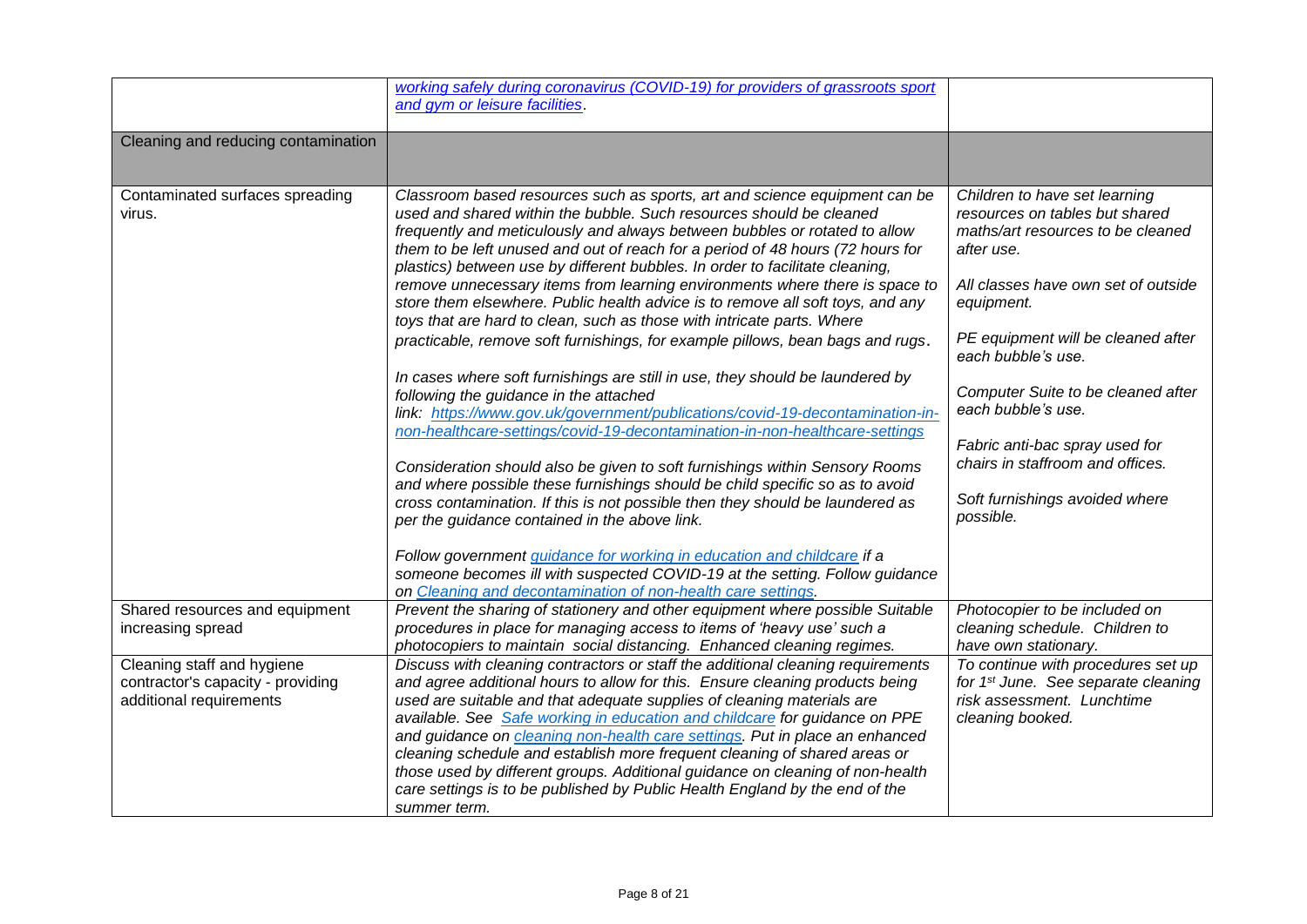| Sufficient handwashing facilities for<br>staff and pupils        | Where a sink is not nearby, provide supervised access to hand sanitiser in<br>classrooms and other learning environments. Plan in regular access to facilities<br>throughout the day. Provide additional sinks where possible. Ensure enough<br>handwash and sanitiser stations are available based on what you have learned<br>from usage to date.                                                                                                                                                                                                                                                                                                                                                                                                                                                                                                                                                                                                           | All classes provided with had<br>sanitiser and all have sinks.                                                                                                                                                                                                                                                                                          |
|------------------------------------------------------------------|---------------------------------------------------------------------------------------------------------------------------------------------------------------------------------------------------------------------------------------------------------------------------------------------------------------------------------------------------------------------------------------------------------------------------------------------------------------------------------------------------------------------------------------------------------------------------------------------------------------------------------------------------------------------------------------------------------------------------------------------------------------------------------------------------------------------------------------------------------------------------------------------------------------------------------------------------------------|---------------------------------------------------------------------------------------------------------------------------------------------------------------------------------------------------------------------------------------------------------------------------------------------------------------------------------------------------------|
| Additional time for staff and pupils to<br>carry out handwashing | Frequent hand cleaning as part of normal routine. Stagger regular access to<br>handwashing facilities through the day. Build routines into behaviour<br>expectations and school culture.                                                                                                                                                                                                                                                                                                                                                                                                                                                                                                                                                                                                                                                                                                                                                                      | Breaks and lunches staggered to<br>ease congestion in the school toilet<br>blocks.                                                                                                                                                                                                                                                                      |
| Handwashing practice with children                               | Review the guidance on hand cleaning and introduce handwashing songs for<br>younger children. Ensure that help is available for children and young people<br>who have trouble cleaning their hands independently. See guidance and<br>resources available at e Bug.<br>Consider risks around ingestion of sanitiser and where this is a risk substitute<br>for skin friendly sanitiser wipes for young children / those with complex needs.                                                                                                                                                                                                                                                                                                                                                                                                                                                                                                                   | To be carried out on first day back.                                                                                                                                                                                                                                                                                                                    |
| Good respiratory hygiene                                         | Promote 'catch it, bin it, kill it' ensuring that enough tissues and bins are<br>available. Support should be provided for young children and those with<br>complex needs, particularly where children spit / use saliva. In such cases this<br>should be considered within the pupil's individual risk assessment.                                                                                                                                                                                                                                                                                                                                                                                                                                                                                                                                                                                                                                           | Pupils to be taught this on first day<br>back.                                                                                                                                                                                                                                                                                                          |
| Sufficient supplies of soap and<br>cleaning products             | Discuss with suppliers and contractors to ensure sufficient supplies and<br>deliveries. Use regular detergents and bleach. Review COSHH assessments<br>(RA05) and implement additional controls required where there has been any<br>change in products.                                                                                                                                                                                                                                                                                                                                                                                                                                                                                                                                                                                                                                                                                                      | All carried out for 1 <sup>st</sup> June re-<br>opening - see sperate risk<br>assessment and COSHH<br>assessments.                                                                                                                                                                                                                                      |
| Toilets being overcrowded                                        | Limit the number of children or young people who use the toilet facilities at one<br>time. Visiting the toilet one after the other if necessary. Different groups don't<br>need to be allocated their own toilet blocks, but toilets will need to be cleaned<br>regularly and pupils must be encouraged to clean their hands thoroughly after<br>using the toilet.                                                                                                                                                                                                                                                                                                                                                                                                                                                                                                                                                                                            | Breaks and lunches staggered to<br>support this.                                                                                                                                                                                                                                                                                                        |
| <b>Staff related issues</b>                                      |                                                                                                                                                                                                                                                                                                                                                                                                                                                                                                                                                                                                                                                                                                                                                                                                                                                                                                                                                               |                                                                                                                                                                                                                                                                                                                                                         |
| Staff measures to reduce contact<br>and transmission             | When assessing the return to full opening in September the following section of<br>the DfE guidance must be followed:<br>https://www.gov.uk/government/publications/actions-for-schools-during-the-<br>coronavirus-outbreak/guidance-for-full-opening-schools#section-1-public-<br>health-advice-to-minimise-coronavirus-covid-19-risks<br>Where this cannot be met, then the school must record why and what<br>other control measures they will adopt.<br>All teachers and other staff can operate across different classes and year<br>groups in order to facilitate the delivery of the school timetable. Where staff<br>need to move between classes and year groups, they should try and keep their<br>distance from pupils and other staff as much as they can, ideally 2 metres from<br>other adults and should avoid close face to face contact and minimise time<br>spent within 1 metre of anyone. Similarly, it will not be possible when working | The following areas have been<br>considered and acted upon:<br>a requirement that people<br>$\bullet$<br>who are ill stay at home<br>robust hand and respiratory<br>hygiene<br>enhanced cleaning<br>arrangements<br>active engagement with<br><b>NHS Test and Trace</b><br>formal consideration of how<br>to reduce contacts and<br>maximise distancing |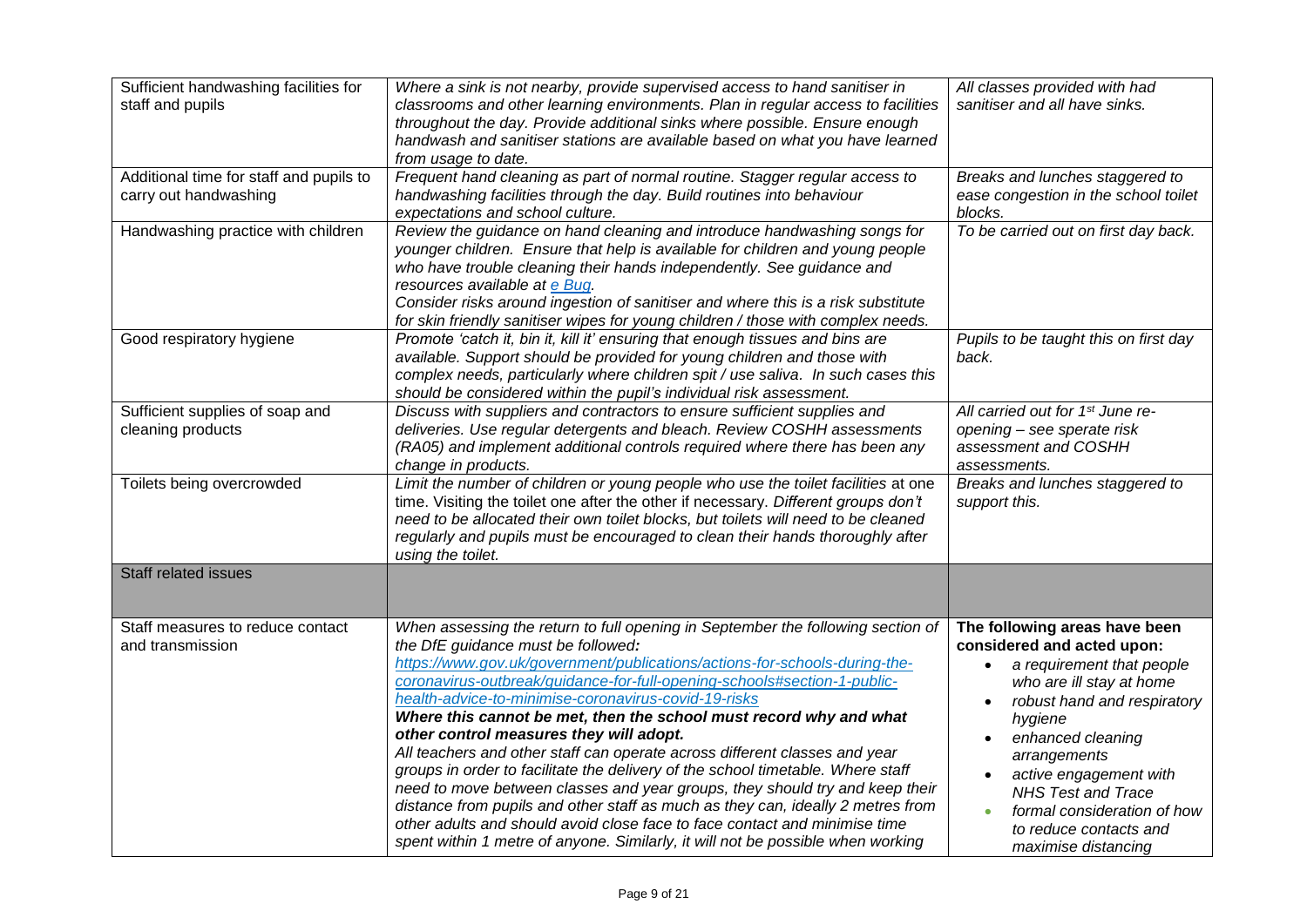|                                          | with many pupils who have complex needs or who need close contact care.              | between those in school                 |
|------------------------------------------|--------------------------------------------------------------------------------------|-----------------------------------------|
|                                          | These pupils' educational and care support should be provided as normal.             | wherever possible and                   |
|                                          | When considering the return of non-teaching staff school leaders should              | minimise potential for                  |
|                                          | recognise the wider government policy that staff who can work from home              | contamination so far as is              |
|                                          | should do so and apply this where feasible (e.g. in administrative roles)            | reasonably practicable                  |
| Managing supply teachers, visitors,      | Supply teachers, peripatetic teachers and/or other temporary staff can move          | All visitors will be kept to a          |
| contractors and other temporary          | between schools. They should ensure they minimise contact and maintain as            | minimum.                                |
| visiting staff.                          | much distance as possible from other staff. Specialists, therapists, clinicians      |                                         |
|                                          | and other support staff for pupils with SEND should provide interventions as         | Visitors must make prior                |
|                                          | usual. Schools should consider how to manage other visitors to the site, such        | arrangements to visit and a visitor     |
|                                          | as contractors, catering staff and deliveries, as well as cleaning staff and site    | protocol will be sent with a tracking   |
|                                          | staff who may be working throughout the school and across different groups /         | form to be completed prior to their     |
|                                          | sites. This will require close cooperation between both schools and the other        | visit.                                  |
|                                          | relevant employers. Schools should have discussions with key contractors             |                                         |
|                                          | about the school's control measures and ways of working as part of planning          | They will be admitted through the       |
|                                          | for the autumn term and ensure site guidance on physical distancing and              | office and guidance given as            |
|                                          | hygiene is explained to visitors on or before arrival. Where visits can happen       | needed.                                 |
|                                          | outside of school hours, they should. A record should be kept of all visitors. It is |                                         |
|                                          | important that staff who are managing supply teachers, visitors, contractors         | The secretary will sign in all visitors |
|                                          | and other temporary visiting staff are conversant with SD and hygiene                | and keep the record of their contact    |
|                                          | protocols within the school.                                                         | information.                            |
|                                          |                                                                                      |                                         |
|                                          |                                                                                      | Catering staff are separate and         |
|                                          |                                                                                      | have own entrance and facilities.       |
|                                          |                                                                                      |                                         |
|                                          |                                                                                      | Coaches will work outside and           |
|                                          |                                                                                      | follow given protocols.                 |
|                                          |                                                                                      |                                         |
|                                          |                                                                                      | At present HLTAs currently working      |
|                                          |                                                                                      | in the school will cover supply.        |
|                                          |                                                                                      |                                         |
|                                          |                                                                                      | Cleaning staff have been given a        |
|                                          |                                                                                      | separate risk assessment.               |
|                                          |                                                                                      |                                         |
|                                          |                                                                                      | From 5.11.20 all visits stopped         |
|                                          |                                                                                      | unless essential. All visitors will be  |
|                                          |                                                                                      | required to wear a face-covering for    |
|                                          |                                                                                      | the duration of their visit.            |
| Insufficient staff capacity to deal with | If there are any shortages of teachers to teach the number of classes,               | Managed and planned for if arises.      |
| increased numbers of pupils -            | appropriately trained teaching assistants can be allocated to lead a group,          |                                         |
| Shortage of teachers to maintain         | working under the direction of a teacher. Careful planning of the year               |                                         |
| staff to pupil ratios                    | groups/classes should be undertaken based on staff availability. Supply              |                                         |
|                                          | teachers and other peripatetic staff can be engaged where necessary. See             |                                         |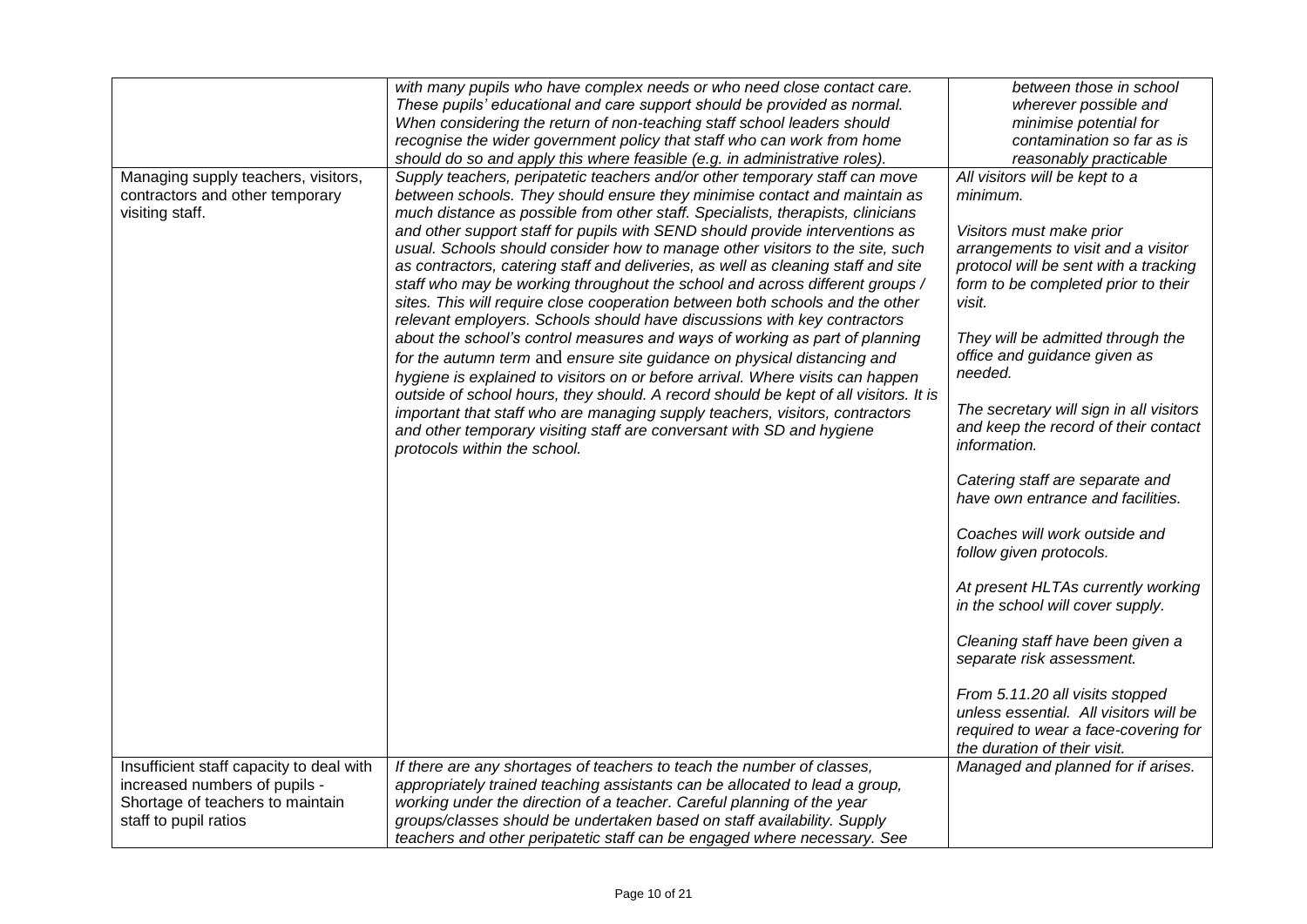|                                                                                                                                                          | 'school Workforce' section of the DfE guidance:<br>https://www.gov.uk/government/publications/actions-for-schools-during-the-<br>coronavirus-outbreak/guidance-for-full-opening-schools#section-1-public-<br>health-advice-to-minimise-coronavirus-covid-19-risks                                                                                                                                                                                                                                                                                                                                                                                 |                                                                                                                                                                                                                                                                                                                                                                                                                                                                                                                                                                                |
|----------------------------------------------------------------------------------------------------------------------------------------------------------|---------------------------------------------------------------------------------------------------------------------------------------------------------------------------------------------------------------------------------------------------------------------------------------------------------------------------------------------------------------------------------------------------------------------------------------------------------------------------------------------------------------------------------------------------------------------------------------------------------------------------------------------------|--------------------------------------------------------------------------------------------------------------------------------------------------------------------------------------------------------------------------------------------------------------------------------------------------------------------------------------------------------------------------------------------------------------------------------------------------------------------------------------------------------------------------------------------------------------------------------|
| Anxiety levels of staff and community<br>causing breakdown in staffing ratios,<br>compromising group sizes.                                              | Talk to staff about (and/or put in writing) the plans (for example, safety<br>measures, timetable changes and staggered arrival and departure times),<br>including a discussion on whether training would be helpful. If appropriate,<br>seek GP or occupational health advice.<br>Where the member of staff has anxieties about returning, this conversation can<br>be held and recorded using the 'Risk assessment for all staff including<br>vulnerable groups' -<br>https://devoncc.sharepoint.com/:w:/s/PublicDocs/Education/ESoXeZkAQyILup<br>PG5VVG6yQB2iEFDD4pgkko5qBbtOSEkw?e=040Qiy<br>Further advice is available from HR if required. | Online meetings held to discuss<br>plans.<br>RAs shared - opportunities given<br>for questions and concerns to be<br>raised.<br>Daily procedures to be created<br>based on the risk assessments.<br>Full staff briefing to be held on 4th<br>September to brief staff on changes<br>to the buildings, procedures, risk<br>assessments, etc.<br>From 5.11.20 all changes and<br>procedures shared and discussed.<br>Half-termly reminders of mental<br>health and well-being support<br>available. EHT and HoS provided<br>additional time of for well-being this<br>half term. |
| Staff understanding of new changes<br>- safe practice at work & in<br>classroom. Teaching in a safe<br>environment                                       | Talk to staff about the plans (for example, safety measures, timetable changes<br>and staggered arrival and departure times), including discussing whether<br>training would be helpful.                                                                                                                                                                                                                                                                                                                                                                                                                                                          | As above                                                                                                                                                                                                                                                                                                                                                                                                                                                                                                                                                                       |
| Accessing testing arrangements are<br>clear for all staff                                                                                                | Guidance about testing, including the NHS 'Test and Trace' service, is<br>available via this link https://inside.devon.gov.uk/task/guidance-for-dealing-<br>with-coronavirus-covid-19/essential-worker-testing/                                                                                                                                                                                                                                                                                                                                                                                                                                   | To follow as needed. Instructions<br>are in the isolation room and office<br>and have been shared with staff.                                                                                                                                                                                                                                                                                                                                                                                                                                                                  |
| Conditions for use of fluid resistant<br>face mask and other equipment<br>when dealing with a symptomatic<br>child are clear and understood by<br>staff. | If a child, young person or other learner becomes unwell with symptoms of<br>coronavirus while in their setting and needs direct personal care until they can<br>return home a face mask should be worn by the supervising adult if a distance<br>of 2 meters cannot be maintained.<br>If contact with the child or young person is necessary, then gloves, an apron<br>and a face mask should be worn by the supervising adult. If a risk assessment<br>determines that there is a risk of splashing to the eyes, for example from                                                                                                               | Instructions are in the isolation<br>room and office and have been<br>shared with staff.<br>Staff advised they must wear PPE if<br>engaged in Team Teach or intimate<br>care.                                                                                                                                                                                                                                                                                                                                                                                                  |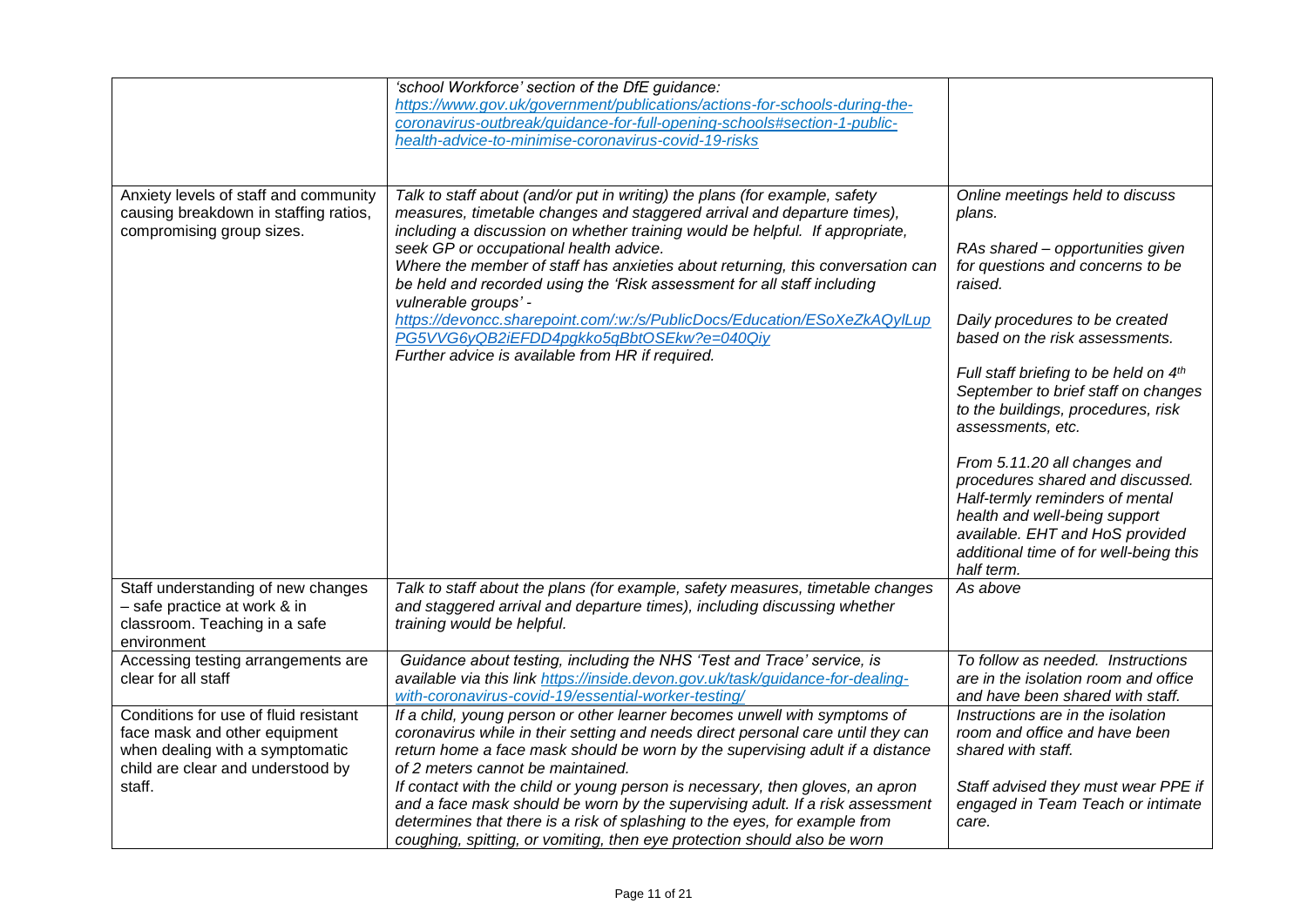|                                                                          | Ensuring that fluid resistant face masks are available for all schools and that a<br>supply is maintained.<br>https://www.gov.uk/government/publications/safe-working-in-education-<br>childcare-and-childrens-social-care/safe-working-in-education-childcare-and-<br>childrens-social-care-settings-including-the-use-of-personal-protective-                                                                                                                                                                                                                        |                                                                                                                                          |
|--------------------------------------------------------------------------|------------------------------------------------------------------------------------------------------------------------------------------------------------------------------------------------------------------------------------------------------------------------------------------------------------------------------------------------------------------------------------------------------------------------------------------------------------------------------------------------------------------------------------------------------------------------|------------------------------------------------------------------------------------------------------------------------------------------|
|                                                                          | equipment-ppe                                                                                                                                                                                                                                                                                                                                                                                                                                                                                                                                                          |                                                                                                                                          |
| Assessment of all staff, including                                       | Staff deemed to be clinically extremely vulnerable and clinically vulnerable can                                                                                                                                                                                                                                                                                                                                                                                                                                                                                       | To be carried out if applicable.                                                                                                         |
| high risk staff with vulnerable /<br>shielding family member, underlying | return to school in the Autumn term subject to school leaders confirmation that<br>the school is 'covid-secure', i.e. that every reasonable step has been taken to                                                                                                                                                                                                                                                                                                                                                                                                     | Staff who are vulnerable will not be                                                                                                     |
| health conditions or other risk factors                                  | ensure the safety of children, staff, premises and community and that the full<br>measures as provided in the DfE guidance have been applied.                                                                                                                                                                                                                                                                                                                                                                                                                          | asked to engage in close contact<br>activities such as intimate care,<br>team teach or isolation room                                    |
|                                                                          | A risk assessment should be undertaken with clinically extremely vulnerable                                                                                                                                                                                                                                                                                                                                                                                                                                                                                            | supervision.                                                                                                                             |
|                                                                          | and clinically vulnerable staff returning to the school, especially where they are<br>returning to the school for the first time since the pandemic commenced. A risk<br>assessment should also be undertaken (or reviewed/updated if one was<br>previously undertaken) with staff who may be anxious about returning to school<br>and/or due to the increased numbers. The 'Risk assessment for all staff<br>including vulnerable groups' can be used to aid and record this assessment -<br>https://devoncc.sharepoint.com/:w:/s/PublicDocs/Education/ESoXeZkAQyILup | From 5.11.20 any staff member<br>who is CEV will be offered the<br>opportunity to work from home<br>during the 2 <sup>nd</sup> lockdown. |
|                                                                          | PG5VVG6yQB2iEFDD4pgkko5qBbtOSEkw?e=040Qiy                                                                                                                                                                                                                                                                                                                                                                                                                                                                                                                              |                                                                                                                                          |
| Staff use of PPE                                                         | Pupils whose care routinely already involves the use of PPE due to their                                                                                                                                                                                                                                                                                                                                                                                                                                                                                               | PPE provided for early years                                                                                                             |
|                                                                          | intimate care needs will continue to receive their care in the same way. Follow                                                                                                                                                                                                                                                                                                                                                                                                                                                                                        | classes.                                                                                                                                 |
|                                                                          | guidance                                                                                                                                                                                                                                                                                                                                                                                                                                                                                                                                                               |                                                                                                                                          |
|                                                                          | https://www.gov.uk/government/publications/safe-working-in-education-                                                                                                                                                                                                                                                                                                                                                                                                                                                                                                  | Staff advised they must wear PPE if                                                                                                      |
|                                                                          | childcare-and-childrens-social-care/safe-working-in-education-childcare-and-                                                                                                                                                                                                                                                                                                                                                                                                                                                                                           | engaged in Team Teach or intimate                                                                                                        |
|                                                                          | childrens-social-care-settings-including-the-use-of-personal-protective-<br>equipment-ppe Guidance on the appropriate selection and use of PPE from                                                                                                                                                                                                                                                                                                                                                                                                                    | care.                                                                                                                                    |
|                                                                          | DCC can be found here: http://devon.cc/ppe                                                                                                                                                                                                                                                                                                                                                                                                                                                                                                                             | From 5.11.20 All staff to wear face<br>coverings when outside of the                                                                     |
|                                                                          |                                                                                                                                                                                                                                                                                                                                                                                                                                                                                                                                                                        | classroom and when in contact with<br>parents outside.                                                                                   |
| Use of PPE                                                               | Adequate training / briefing on use and safe disposal                                                                                                                                                                                                                                                                                                                                                                                                                                                                                                                  | Guidance shared with staff.                                                                                                              |
| Lack of understanding                                                    | Follow guidance on putting on and taking off standard PPE                                                                                                                                                                                                                                                                                                                                                                                                                                                                                                              | Training booked if requested.                                                                                                            |
|                                                                          | https://www.gov.uk/government/publications/covid-19-personal-protective-                                                                                                                                                                                                                                                                                                                                                                                                                                                                                               |                                                                                                                                          |
|                                                                          | equipment-use-for-non-aerosol-generating-procedures and above guidance on                                                                                                                                                                                                                                                                                                                                                                                                                                                                                              |                                                                                                                                          |
|                                                                          | use in education settings.                                                                                                                                                                                                                                                                                                                                                                                                                                                                                                                                             |                                                                                                                                          |
| Dealing with suspected and<br>confirmed case/ cases and outbreak.        | Dealing with suspected and confirmed case/ cases and outbreak.                                                                                                                                                                                                                                                                                                                                                                                                                                                                                                         | To be carried out as needed.                                                                                                             |
|                                                                          | ALWAYS contact the local Health Protection Team if one of the following: 1)<br>The symptomatic person has been admitted to Hospital 2) The Possible case                                                                                                                                                                                                                                                                                                                                                                                                               | Guidance printed and out in offices                                                                                                      |
|                                                                          | REFUSES testing 3) There are a cluster of possible cases/unexpected                                                                                                                                                                                                                                                                                                                                                                                                                                                                                                    | - updates including new DFE                                                                                                              |
|                                                                          | increase in absenteeism 4) The Possible case has DEFINITE link to a                                                                                                                                                                                                                                                                                                                                                                                                                                                                                                    | helpline that replaces PHE contact                                                                                                       |
|                                                                          | confirmed case 5) ALL confirmed cases.                                                                                                                                                                                                                                                                                                                                                                                                                                                                                                                                 | added.                                                                                                                                   |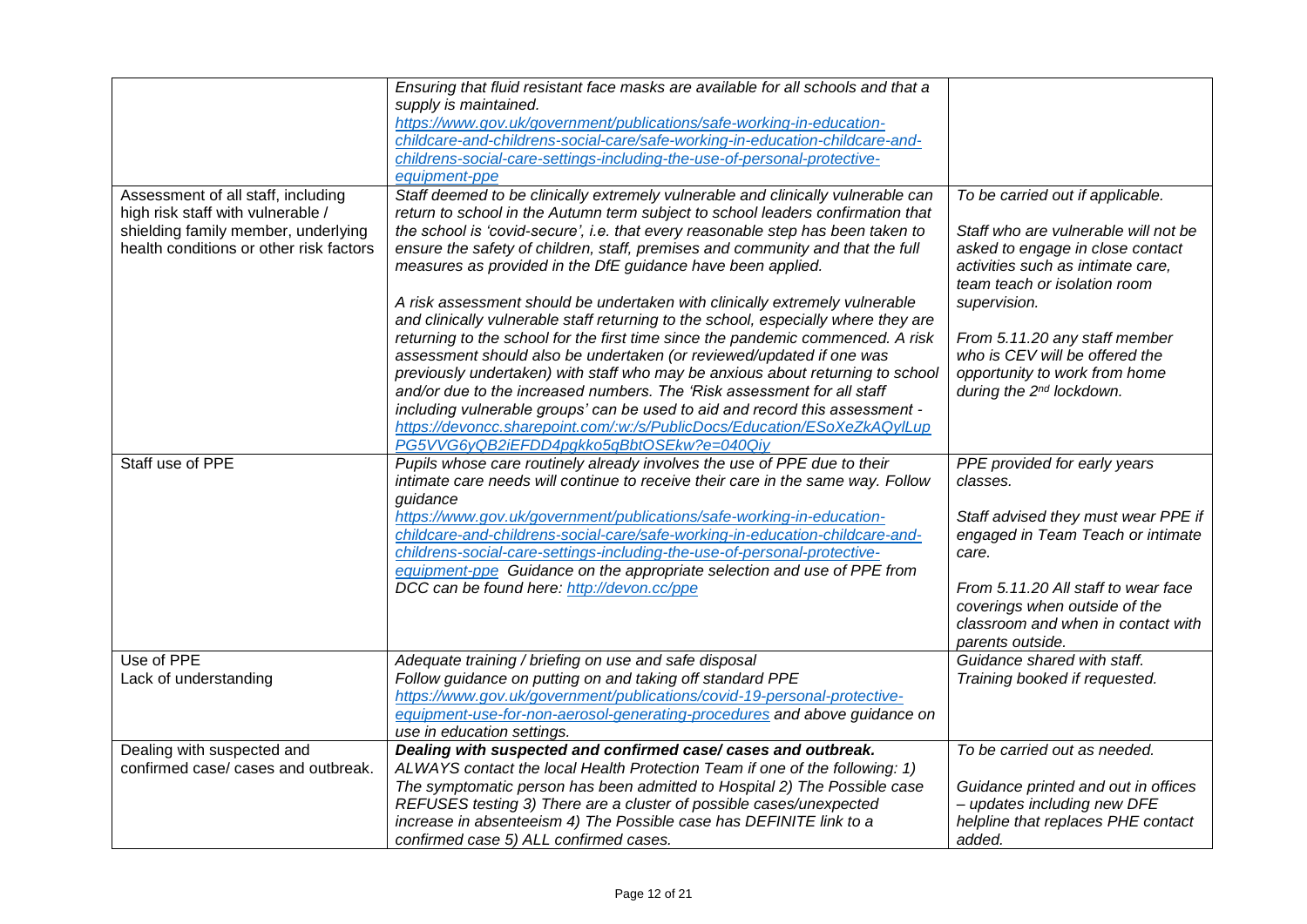| Pupil related issues                                           | If a child or staff member in your education setting becomes symptomatic, you<br>should advise them to access testing through the normal channels.<br>However, in exceptional circumstances when you do not think a child or staff<br>member would be able to access testing by these routes, you should consider<br>using one of the school provided home test kits to improve the chances that<br>the individual will get tested. See the DfE guidance on test kits for schools.<br>If you have any infection control concerns or questions, please call the South<br>West Health Protection Team on 0300 303 8162 or email swhpt@phe.gov.uk.<br>If the matter is not urgent you can also email ask.swhpt@phe.gov.uk.<br>For ALL SUSPECTED OR CONFIRMED CASE IN SCHOOL ALWAYS inform<br>the local authority by emailing educate.schoolspriorityalerts-<br>mailbox@devon.gov.uk.<br>Devon County Council's Local Outbreak Management Plan (LOMP) is<br>available here: https://www.devon.gov.uk/coronavirus-advice-in-devon/lomp/. If<br>there is a confirmed case, a complex situation or an outbreak is declared in<br>your setting you may be asked to join an Incident Management Team or<br>Outbreak Control Team Meeting. Schools should up-date the Schools<br><b>Emergency Plan</b> to incorporate the above links. The following resources<br>should also be referred to in the event of cases at the setting:<br><b>Educational settings Action cards</b><br>PHE SW HPT: Flowchart for childcare and Educational settings V 4<br>Schools should also consider their contingency planning for outbreaks,<br>including local outbreaks - using the Actions for Schools Guidance Section 5 | New LA guidance and procedures<br>followed.<br>Letters prepared in case.<br>School Contingency plan created.<br>All staff have received training on<br>using Microsoft TEAMS and have<br>prepared remote learning packs for<br>pupils isolating. |
|----------------------------------------------------------------|----------------------------------------------------------------------------------------------------------------------------------------------------------------------------------------------------------------------------------------------------------------------------------------------------------------------------------------------------------------------------------------------------------------------------------------------------------------------------------------------------------------------------------------------------------------------------------------------------------------------------------------------------------------------------------------------------------------------------------------------------------------------------------------------------------------------------------------------------------------------------------------------------------------------------------------------------------------------------------------------------------------------------------------------------------------------------------------------------------------------------------------------------------------------------------------------------------------------------------------------------------------------------------------------------------------------------------------------------------------------------------------------------------------------------------------------------------------------------------------------------------------------------------------------------------------------------------------------------------------------------------------------------------------------------------------------------|--------------------------------------------------------------------------------------------------------------------------------------------------------------------------------------------------------------------------------------------------|
|                                                                |                                                                                                                                                                                                                                                                                                                                                                                                                                                                                                                                                                                                                                                                                                                                                                                                                                                                                                                                                                                                                                                                                                                                                                                                                                                                                                                                                                                                                                                                                                                                                                                                                                                                                                    |                                                                                                                                                                                                                                                  |
| Vulnerable groups who are clinically,<br>extremely vulnerable. | Shielding advice for all adults and children will pause on 1 August meaning that<br>even the small number of pupils who will remain on the shielded patient list can<br>also return to school, as can those who have family members who are<br>shielding. Covid-19 shielding guidance from the Royal College of Paediatrics<br>for children and young persons should be followed, and those under the care<br>of a specialist encouraged to discuss their return to school. Any additional<br>temporary recommendations received from local health agencies due to<br>localised higher rates of transmission should be implemented as required.                                                                                                                                                                                                                                                                                                                                                                                                                                                                                                                                                                                                                                                                                                                                                                                                                                                                                                                                                                                                                                                    | To be carried out as needed.<br>From 5.11.20 any pupil who is CEV<br>will be allowed to select to learn<br>from home. They will receive a GP<br>letter if they are defined as CEV.                                                               |
| Children with EHCP and pupils who<br>attend dual settings      | A risk assessment should be completed before attendance. For dual settings<br>work through the system of controls collaboratively, enabling any risks                                                                                                                                                                                                                                                                                                                                                                                                                                                                                                                                                                                                                                                                                                                                                                                                                                                                                                                                                                                                                                                                                                                                                                                                                                                                                                                                                                                                                                                                                                                                              | Currently EHCP pupils are<br>attending - at present no additional                                                                                                                                                                                |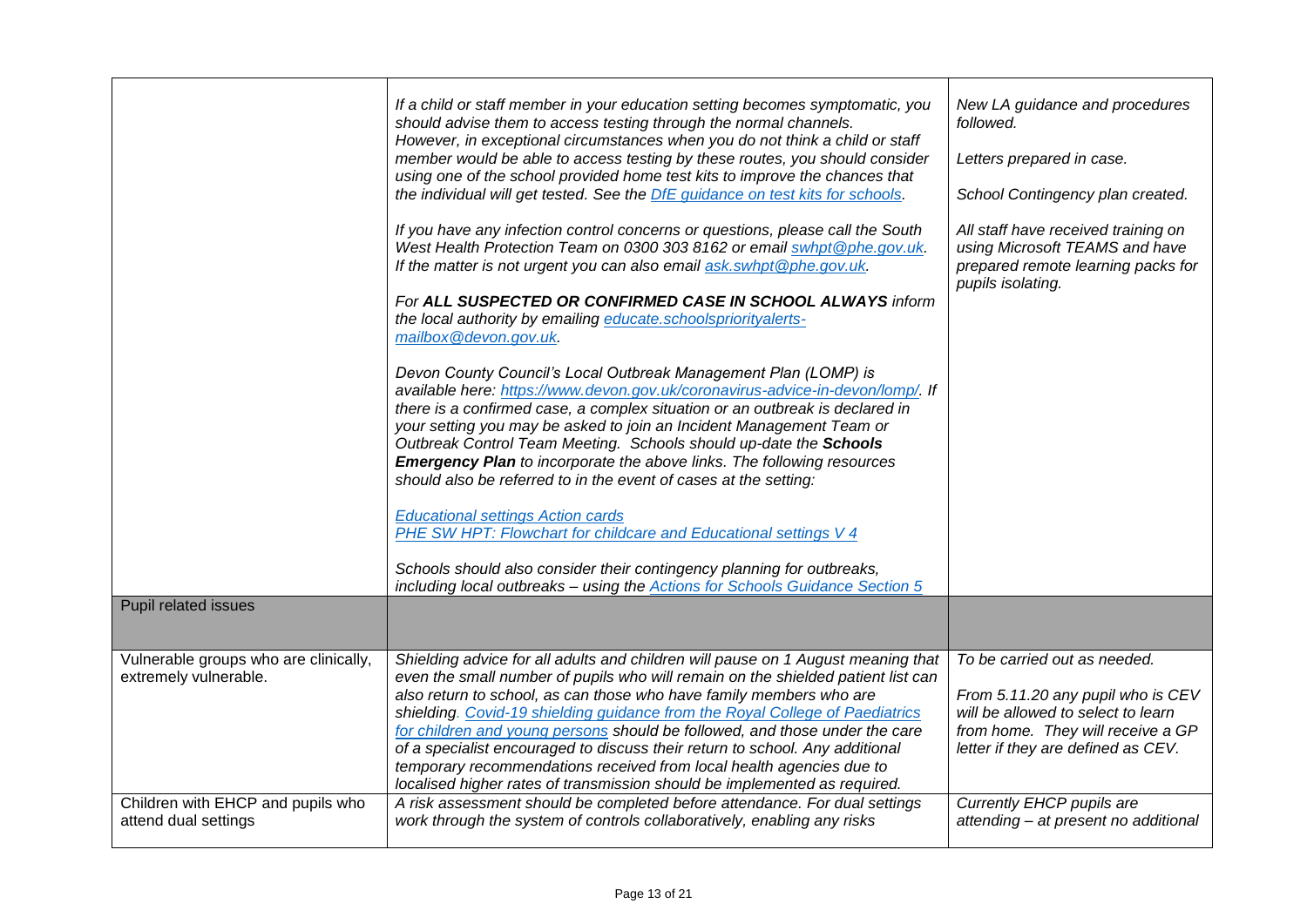|                                                              | identified to be addressed and allowing the joint delivery of a broad and<br>balanced curriculum for the child                                                                                                                                                                                                                                                                                                                                                                                                                                                      | risks. Risk assessments have been<br>completed.                                                                                                                                                                                                                       |  |
|--------------------------------------------------------------|---------------------------------------------------------------------------------------------------------------------------------------------------------------------------------------------------------------------------------------------------------------------------------------------------------------------------------------------------------------------------------------------------------------------------------------------------------------------------------------------------------------------------------------------------------------------|-----------------------------------------------------------------------------------------------------------------------------------------------------------------------------------------------------------------------------------------------------------------------|--|
| Pupils unable to follow guidance                             | Some pupils will need additional support to follow these measures. Insert<br>measures here or attach additional document.                                                                                                                                                                                                                                                                                                                                                                                                                                           | See separate risk assessments<br>specific to pupils and/or see<br>updated behaviour policy.                                                                                                                                                                           |  |
| Pupils' equipment                                            | Pupils to limit the amount of equipment they bring into school each day, to<br>essentials<br>For individual and very frequently used equipment, such as pencils and pens, it<br>is recommended that staff and pupils have their own items that are not shared.                                                                                                                                                                                                                                                                                                      | Pupils provided with own stationary.<br>Staff to keep theirs's separate. PE<br>kit to be used only one day a week<br>and taken home to be washed.                                                                                                                     |  |
| Member of a class becoming unwell<br>with COVID-19           | If a child is awaiting collection, they will be moved to a room where they can be<br>isolated behind a closed door, depending on the age of the child and with<br>appropriate adult supervision if required. Ideally, a window should be opened<br>for ventilation. If it is not possible to isolate them, move them to an area which<br>is at least 2 metres away from other people. Allocate a suitable room for this<br>purpose and communicate intentions to staff. Ensure suitable PPE (including<br>fluid resistant face mask) is available at this location. | See isolation room guidance -<br>shared with all staff.                                                                                                                                                                                                               |  |
| School Uniform                                               | Uniforms do not need to be cleaned any more often than usual, nor do they<br>need to be cleaned using methods which are different from normal.                                                                                                                                                                                                                                                                                                                                                                                                                      | Children have the option to wear<br>trainers and joggers to reduce<br>parent outgoings and to support<br>wider use of outdoor learning.<br>Children wear PE kits all day on<br>their allotted PE times to avoid the<br>need to change in school.                      |  |
| <b>Transport</b>                                             |                                                                                                                                                                                                                                                                                                                                                                                                                                                                                                                                                                     |                                                                                                                                                                                                                                                                       |  |
| Travel to school and provision of safe<br>school transport:  | Consider school transport arrangements and where possible encourage<br>parents and children and young people to walk or cycle to school where<br>possible. Liaise with School Transport Team where further consideration<br>needs to be given to taxi and escort services.                                                                                                                                                                                                                                                                                          | Change of use of outside layby to<br>drop off only has significantly<br>improved safety outside the school.<br>Application is being submitted by<br>CCC to make this permanent.<br>One taxi drop off uses this. Driver<br>is masked and pupil is met daily by<br>SLT. |  |
| Dedicated school transport, including<br>statutory provision | transport-to-school-and-other-places-of-education-autumn-term-2020<br>Although there is no requirement for students to sit with the group of students<br>or "bubble" with which they are educated, students should sit in year groups as<br>far as possible when travelling - this will be in ascending year groups front to<br>back (youngest students at the front of the vehicle). Schools may even wish to<br>draw up seating arrangements on vehicles.                                                                                                         | N/A                                                                                                                                                                                                                                                                   |  |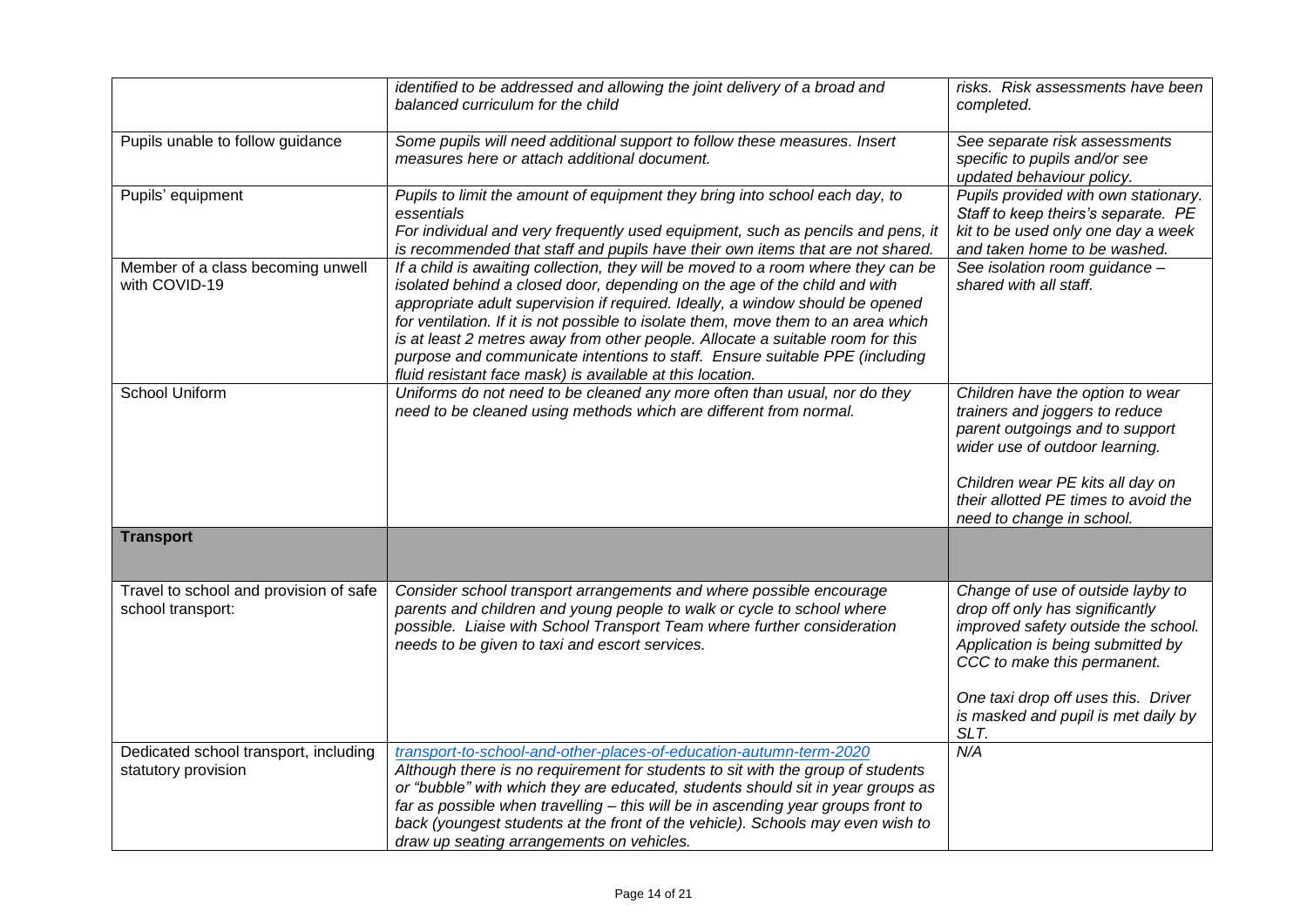|                                                    | Consider how you are going to "police" any seating arrangements as this is not<br>the driver's responsibility - their role is to focus on driving the vehicle safely.<br>Any arrangements will require clear communication between schools and<br>families/students, and school staff should initially be on hand at the end of<br>each day to assist the students.<br>Where possible, transport operators will aim to keep windows on home to<br>school transport open to increase ventilation; or use air conditioning.<br>Ensure organised queuing/boarding and distancing within vehicles if possible.                                                                                                                                                                                                                                                                                                                                                                                            |  |
|----------------------------------------------------|-------------------------------------------------------------------------------------------------------------------------------------------------------------------------------------------------------------------------------------------------------------------------------------------------------------------------------------------------------------------------------------------------------------------------------------------------------------------------------------------------------------------------------------------------------------------------------------------------------------------------------------------------------------------------------------------------------------------------------------------------------------------------------------------------------------------------------------------------------------------------------------------------------------------------------------------------------------------------------------------------------|--|
| Face coverings & PPE                               | It is now the law that people age 11 and over must wear a face covering on<br>public transport. This law does not apply to school transport. However, DCC,<br>supported by PHE, recommend that people aged 11 and over wear a face<br>covering when travelling on dedicated school transport from the start of the<br>autumn term. However, there are some exemptions:<br>https://www.gov.uk/government/publications/coronavirus-covid-19-safer-<br>transport-guidance-for-operators/coronavirus-covid-19-safer-transport-<br>guidance-for-operators#exemptions-from-mandatory-face-coverings<br>Face coverings should not be worn by those who may not be able to handle<br>them as directed (for example, young students, or those with special<br>educational needs or disabilities) as it may inadvertently increase the risk of<br>transmission. Drivers may wear face coverings if they wish to, although<br>guidance indicates that PPE is not normally needed on home to school<br>transport. |  |
| Loading for vehicles above nine<br>passenger seats | Transport Co-ordination Service will work with operators, schools and parents<br>to manage arrangements for organised queueing and boarding.<br>Students should be asked to respect the driver's personal space and hold back<br>from entering the vehicle until the driver has indicated it is safe to do so, and<br>then do so one by one in an orderly manner. They should hold their bus pass<br>so it is visible to the driver (and produce for closer examination if requested).<br>Seats alongside or immediately to rear of the driver may be out of use and if<br>so, would be clearly marked as "out of use" by the operator.<br>ALL students will be expected to abide by the DCC Code of Conduct                                                                                                                                                                                                                                                                                          |  |
| Good practice & personal care                      | Students, drivers and escorts should clean their hands, before boarding home<br>to school transport and when arriving at school or home. It should not normally<br>be necessary for students to clean their hands during the journey.<br>Coughs/sneezes - students/parents to be given guidance on good<br>management of coughs and sneezes, in line with the "catch it, bin it, kill it"<br>approach – this will be reinforced in schools. Students should be encouraged<br>to carry tissues on home to school transport. These will need to be disposed of<br>in a covered bin. Where it is not possible to have a bin on board, schools<br>should have a suitable disposal process on arrival.                                                                                                                                                                                                                                                                                                     |  |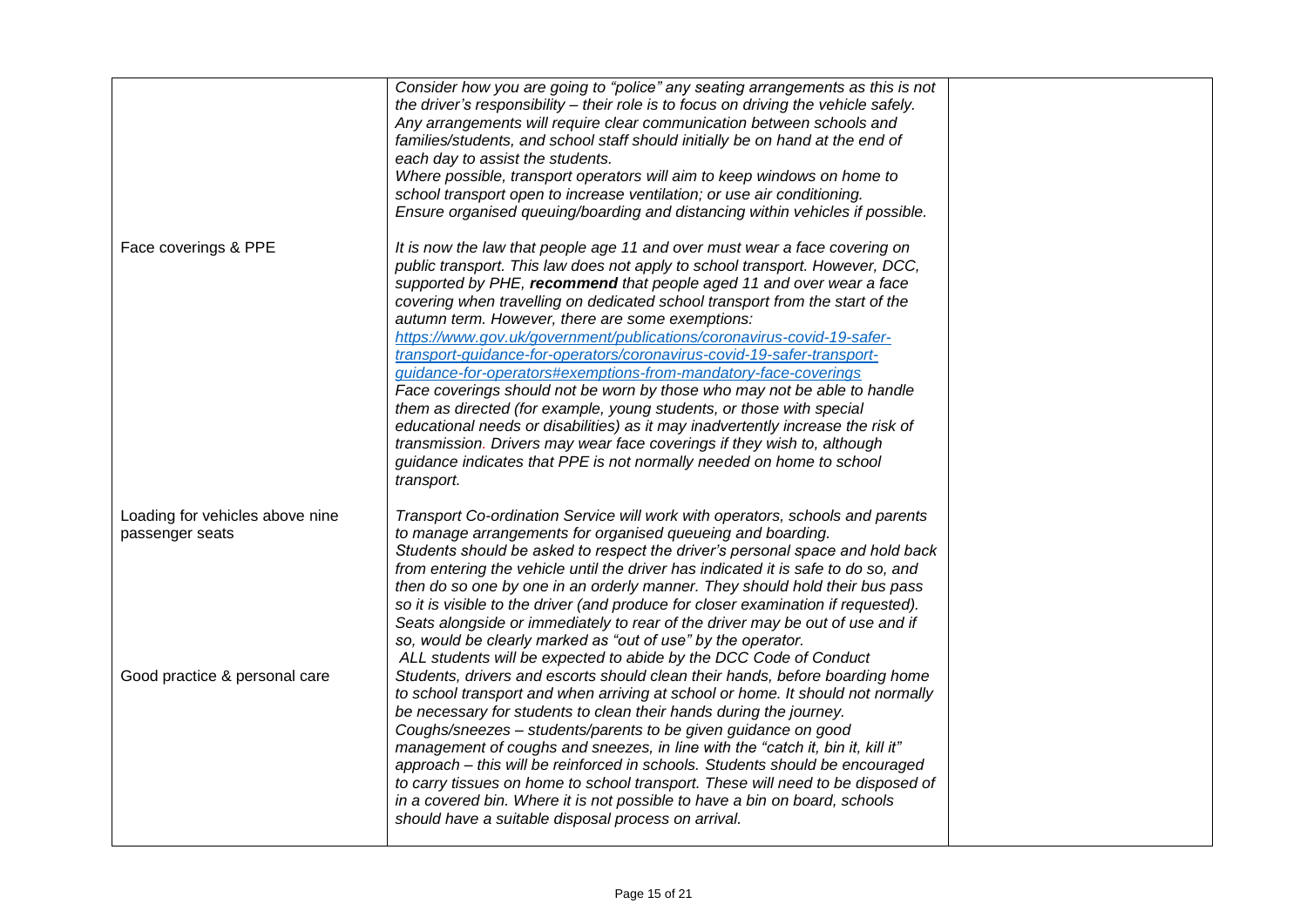| Carriage of passengers with<br>symptoms                                    | Parents must be advised that students MUST NOT board home to school<br>transport, if they or a member of their household has symptoms of coronavirus.<br>Any child, young person or other learner who starts displaying coronavirus<br>symptoms while at their setting should be sent home immediately. They must<br>not travel on home to school transport. The school should contact the parent or<br>carer who should make arrangements for the child or young person's journey<br>home. In exceptional circumstances, where this is not possible, and where a<br>symptomatic child or young person or other passenger needs to be transported<br>to their home, you must contact the Transport Coordination Service at DCC.<br>Transport Coordination Service will work with Public Health colleagues to<br>manage any virus outbreak. Students, drivers and passenger assistants who<br>have been in contact with someone that has developed symptoms whilst at |                                                                                                        |
|----------------------------------------------------------------------------|----------------------------------------------------------------------------------------------------------------------------------------------------------------------------------------------------------------------------------------------------------------------------------------------------------------------------------------------------------------------------------------------------------------------------------------------------------------------------------------------------------------------------------------------------------------------------------------------------------------------------------------------------------------------------------------------------------------------------------------------------------------------------------------------------------------------------------------------------------------------------------------------------------------------------------------------------------------------|--------------------------------------------------------------------------------------------------------|
|                                                                            | school or on home to school transport do not need to go home to self-isolate<br>unless:<br>• they develop symptoms themselves (in which case, they should arrange a<br>test) or<br>• the symptomatic person subsequently tests positive (see below) or<br>• if they have been requested to do so by NHS Test and Trace.                                                                                                                                                                                                                                                                                                                                                                                                                                                                                                                                                                                                                                              |                                                                                                        |
| Children with Special Educational<br>Needs:                                | When deciding on the package of measures that is appropriate on transport for<br>children and young people with special educational needs, Transport<br>Coordination Service will need to take account of the particular needs of the<br>children using the transport and will work with the parents and school.                                                                                                                                                                                                                                                                                                                                                                                                                                                                                                                                                                                                                                                     |                                                                                                        |
| Wider public transport                                                     | It is the law that you must wear a face covering when travelling in England on<br>public transport. Some people don't have to wear a face covering including for<br>health, age or equality reasons. Some transport staff may not wear a face<br>covering if it is not required for their job. You should also wear a face covering<br>in other enclosed spaces where it is difficult to maintain social distancing. For<br>example, at stations and in taxis and private hire vehicles. A taxi driver or<br>private hire vehicle operator may be entitled to refuse to accept you if you do<br>not wear a face covering.                                                                                                                                                                                                                                                                                                                                            |                                                                                                        |
| School Transport arrangements<br>support changes to school times           | Any alternative access arrangements for when students arrive at the school<br>grounds should be communicated via the school to families/students.<br>Liaising with the School Transport Team before change are made. Follow<br>government guidance https://www.gov.uk/guidance/working-safely-during-<br>coronavirus-covid-19/vehicles                                                                                                                                                                                                                                                                                                                                                                                                                                                                                                                                                                                                                               |                                                                                                        |
| <b>Curriculum considerations</b>                                           |                                                                                                                                                                                                                                                                                                                                                                                                                                                                                                                                                                                                                                                                                                                                                                                                                                                                                                                                                                      |                                                                                                        |
| Planned return to normal curriculum<br>in all subjects by Summer Term 2021 | Substantial modification to the curriculum may be needed at the start of the<br>year, so teaching time should be prioritised to address significant gaps in<br>pupils' knowledge with the aim of returning to the school's normal curriculum<br>content by no later than summer term 2021.                                                                                                                                                                                                                                                                                                                                                                                                                                                                                                                                                                                                                                                                           | See Trust Recovery Principles<br>RWI and reading prioritised and<br>planned in accordance to guidance. |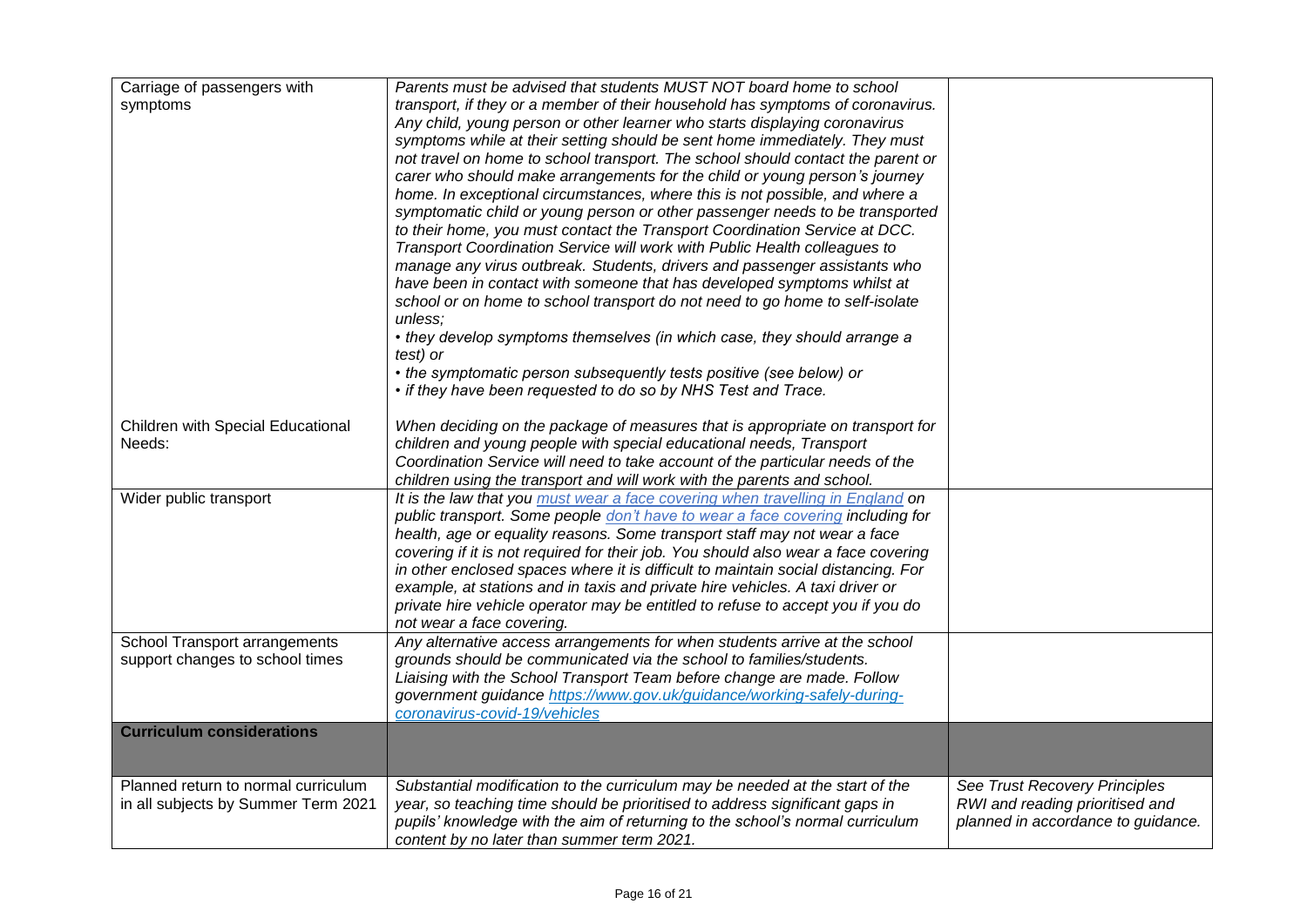|                                                                                 |                                                                                                                                                                                                                                                                                                                                                                                                                                                                                       | PE timetables revised and planned<br>according to guidance.<br>Assessments have been carried out<br>to identify and plan for gaps and<br>appropriate intervention and catch-<br>up is in place. |
|---------------------------------------------------------------------------------|---------------------------------------------------------------------------------------------------------------------------------------------------------------------------------------------------------------------------------------------------------------------------------------------------------------------------------------------------------------------------------------------------------------------------------------------------------------------------------------|-------------------------------------------------------------------------------------------------------------------------------------------------------------------------------------------------|
| Suspension of some subjects for<br>some pupils in exceptional<br>circumstances. | Schools should be able to show that this is in the best the interests of these<br>pupils and this should be subject to discussion with parents during the autumn<br>term. They should also have a coherent plan for returning to their normal<br>curriculum for all pupils by the summer term 2021.                                                                                                                                                                                   |                                                                                                                                                                                                 |
| Music, dance and drama activities                                               | Schools should note that there may be an additional risk of infection in<br>environments where you or others are singing, chanting, playing wind or brass<br>instruments or shouting and also in drama and dance activities. As a result,                                                                                                                                                                                                                                             | Assemblies will not take place in<br>current form.                                                                                                                                              |
|                                                                                 | schools must refer to the detailed Guidance for Music, Dance and Drama as<br>well as Guidance for the Performing Arts and should take particular care to<br>observe social distancing which may limit numbers taking part in group activity,<br>and prevent physical correction by teachers, and contact between pupils in<br>drama and dance.                                                                                                                                        | Guidance will be followed for<br>singing, drama and music.                                                                                                                                      |
|                                                                                 | Schools should keep any background or accompanying music to levels which<br>do not encourage teachers or other performers to raise their voices unduly. If<br>possible, use microphones to reduce the need for shouting or prolonged<br>periods of loud speaking or singing. If possible, do not share microphones. If<br>they are shared, follow the guidance on handling equipment                                                                                                  |                                                                                                                                                                                                 |
|                                                                                 | If planning an indoor or outdoor face-to-face performance in front of a live<br>audience, schools should follow the latest advice in the DCMS performing arts<br>guidance, implementing events in the lowest risk order as described. If<br>planning an outdoor performance they should also give particular consideration<br>to the guidance on delivering outdoor events.                                                                                                           |                                                                                                                                                                                                 |
|                                                                                 | Schools should consider risk reduction measure such as physical distancing<br>and playing and singing outside wherever possible, limiting group sizes,<br>positioning pupils back-to-back or side-to-side, avoiding sharing of instruments,<br>and ensuring good ventilation. The guidance should be consulted for further<br>information relating to:<br>- peripatetic music staff,<br>- cleaning and handling of equipment,<br>- singing and playing brass and woodwind instruments |                                                                                                                                                                                                 |
|                                                                                 | - Avoiding sharing of musical instruments<br>- Handling scripts                                                                                                                                                                                                                                                                                                                                                                                                                       |                                                                                                                                                                                                 |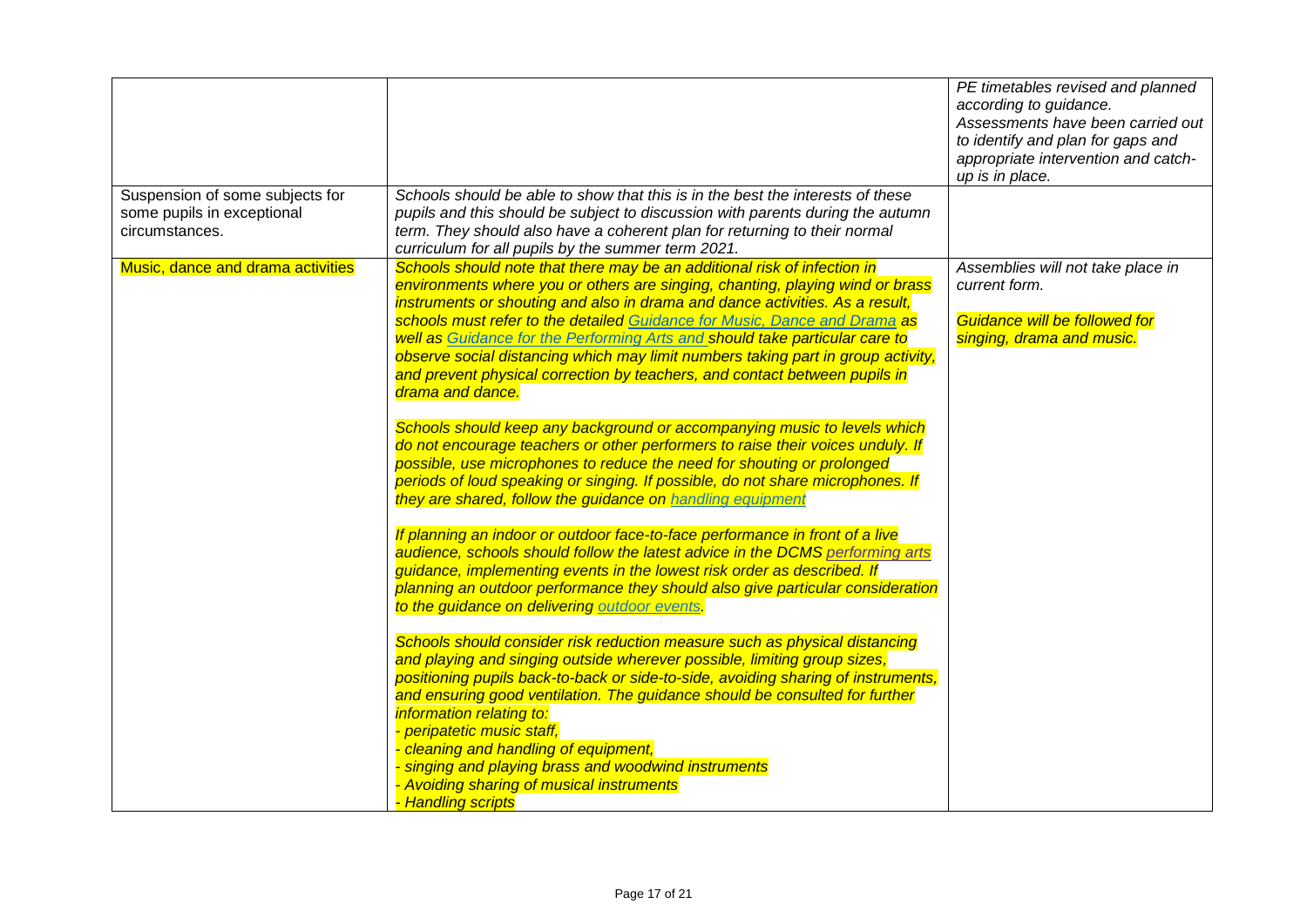| Physical activity in schools<br>Pupils should be kept in consistent groups, sports equipment thoroughly<br>cleaned between each use by different individual groups, and contact sports<br>avoided. Outdoor sports should be prioritised where possible, and large indoor<br>spaces used where it is not, maximising distancing between pupils and paying<br>scrupulous attention to cleaning and hygiene. This is particularly important in a<br>sports setting because of the way in which people breathe during exercise.<br>External facilities can also be used in line with government guidance for the<br>use of, and travel to and from, those facilities. Schools should refer to the<br>following advice:<br>guidance on the phased return of sport and recreation and guidance<br>$\bullet$<br>from Sport England for grassroot sport<br>advice from organisations such as the <b>Association for Physical</b><br><b>Education and the Youth Sport Trust</b> |                                                                                                                                                                                                                                                                                                                                                                                                                                                                                                                                                                                                                                                                                                                                                                                                                                                                                                                                                                                   | Each class allocated an afternoon -<br>preferably outside. However, if hall<br>is needed it will only be one class<br>per day. Clubs taught by coaches<br>will be outside where possible.<br>Outside coaches have provided<br>own risk assessments to<br>supplement this.<br>Additional time in the day allocated<br>for active miles, track walking etc. |
|------------------------------------------------------------------------------------------------------------------------------------------------------------------------------------------------------------------------------------------------------------------------------------------------------------------------------------------------------------------------------------------------------------------------------------------------------------------------------------------------------------------------------------------------------------------------------------------------------------------------------------------------------------------------------------------------------------------------------------------------------------------------------------------------------------------------------------------------------------------------------------------------------------------------------------------------------------------------|-----------------------------------------------------------------------------------------------------------------------------------------------------------------------------------------------------------------------------------------------------------------------------------------------------------------------------------------------------------------------------------------------------------------------------------------------------------------------------------------------------------------------------------------------------------------------------------------------------------------------------------------------------------------------------------------------------------------------------------------------------------------------------------------------------------------------------------------------------------------------------------------------------------------------------------------------------------------------------------|-----------------------------------------------------------------------------------------------------------------------------------------------------------------------------------------------------------------------------------------------------------------------------------------------------------------------------------------------------------|
|                                                                                                                                                                                                                                                                                                                                                                                                                                                                                                                                                                                                                                                                                                                                                                                                                                                                                                                                                                        | Schools are able to work with external coaches, clubs and organisations for<br>curricular and extra-curricular activities where they are satisfied that this is safe<br>to do so. Schools should consider carefully how such arrangements can<br>operate within their wider protective measures.<br>Activities such as active miles, making break times and lessons active and<br>encouraging active travel help enable pupils to be physically active while<br>encouraging physical distancing.                                                                                                                                                                                                                                                                                                                                                                                                                                                                                  |                                                                                                                                                                                                                                                                                                                                                           |
| <b>Educational visits</b>                                                                                                                                                                                                                                                                                                                                                                                                                                                                                                                                                                                                                                                                                                                                                                                                                                                                                                                                              | All educational visits should be planned and risk assessed following the usual<br>school procedures and taking into consideration the Covid-19 DfE travel<br>guidance for educational settings For additional information check with<br>EVOLVE guidance on website.                                                                                                                                                                                                                                                                                                                                                                                                                                                                                                                                                                                                                                                                                                               | N/A at present no trips planned -<br>guidance will be following if this<br>changes.                                                                                                                                                                                                                                                                       |
| Groups of children mixing resulting in<br>risk of more widespread transmission                                                                                                                                                                                                                                                                                                                                                                                                                                                                                                                                                                                                                                                                                                                                                                                                                                                                                         | Children should be grouped into consistent groups that do not mix to enable<br>track and trace and self-isolation where necessary. Groups should be as small<br>as possible whilst providing the full range of curriculum subjects and for<br>primary this is likely to be up to the size of a year group. Whatever the size of<br>the group, they should be kept apart from other groups where possible and<br>older children should be encouraged to keep their distance within groups.<br>Schools with the capability to do it should take steps to limit interaction, sharing<br>of rooms and social spaces between groups as much as possible. It is<br>accepted that the youngest children cannot socially distance from each other<br>or staff. Measures should be combined and implemented as far as is possible<br>at all times (even if not always achieved 100% of the time).<br>Large gatherings such as assemblies and with more than one group should be<br>avoided | Timetable allows for classes to<br>remain in their own bubbles -<br>staggered start, finish, lunch and<br>break.<br>See daily procedures/timetables<br>etc.                                                                                                                                                                                               |
| Provision of food                                                                                                                                                                                                                                                                                                                                                                                                                                                                                                                                                                                                                                                                                                                                                                                                                                                                                                                                                      |                                                                                                                                                                                                                                                                                                                                                                                                                                                                                                                                                                                                                                                                                                                                                                                                                                                                                                                                                                                   |                                                                                                                                                                                                                                                                                                                                                           |
|                                                                                                                                                                                                                                                                                                                                                                                                                                                                                                                                                                                                                                                                                                                                                                                                                                                                                                                                                                        |                                                                                                                                                                                                                                                                                                                                                                                                                                                                                                                                                                                                                                                                                                                                                                                                                                                                                                                                                                                   |                                                                                                                                                                                                                                                                                                                                                           |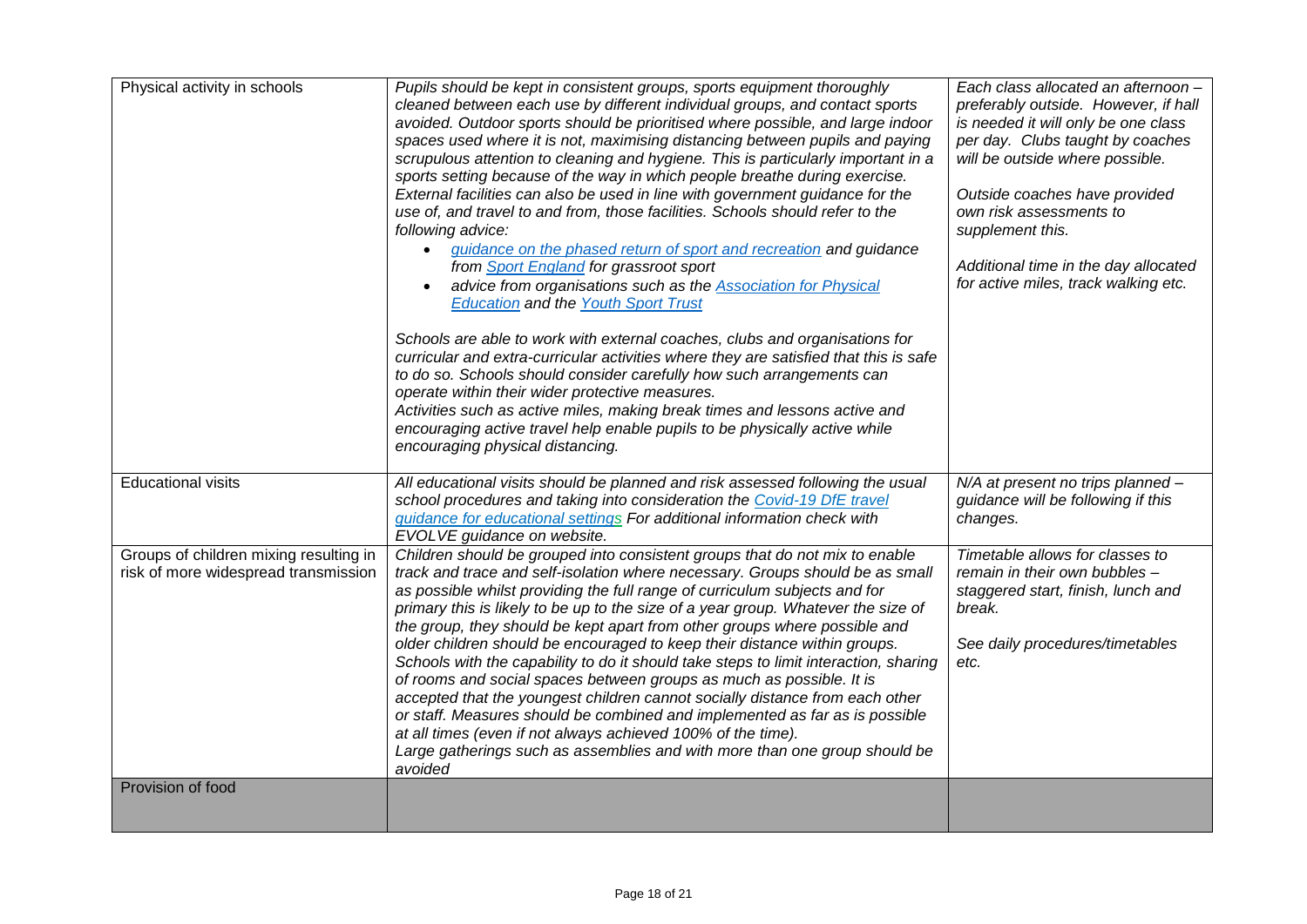| Food prepared on premises is           | School kitchens must comply with the Guidance for food businesses on                  | See Chartwells Catering Company         |
|----------------------------------------|---------------------------------------------------------------------------------------|-----------------------------------------|
| compliant with Covid - 19 health and   | coronavirus (COVID-19)                                                                | Risk Assessments and Procedures.        |
| hygiene guidance                       |                                                                                       |                                         |
| Catering staff are operating in a safe | Catering staff to follow the relevant aspects of government guidance for food         | See Chartwells Catering Company         |
| environment                            | premises: https://www.gov.uk/guidance/working-safely-during-coronavirus-              | <b>Risk Assessments and Procedures.</b> |
|                                        | covid-19/restaurants-offering-takeaway-or-delivery                                    |                                         |
| Communications with parents and        |                                                                                       |                                         |
| others                                 |                                                                                       |                                         |
|                                        |                                                                                       |                                         |
| Parents, contractors and other staff   | Tell parents, carers or any visitors, such as suppliers, not to enter the education   | Central Office to arrange contractors   |
| entering or working in the building -  | or childcare setting if they are displaying any symptoms of coronavirus. Inform       | outside school hours. Office staff to   |
| school complying with external         | all visitors, suppliers, and contractors that only pre-arranged calls will be allowed | ensure visitors understand and          |
| requirements for staff safety          | on site. Publish a site telephone number in case of immediate access required.        | comply with procedures.                 |
|                                        |                                                                                       |                                         |
|                                        |                                                                                       | From 5.11.20 - only essential visits    |
|                                        |                                                                                       | booked.                                 |
| Suppliers understanding and            | Discuss new arrangements with suppliers and deliveries to be arranged for             | Central Office to arrange               |
| complying with new arrangements        | quiet times or outside school hours                                                   | contractors outside school hours.       |
|                                        |                                                                                       | Office staff to ensure visitors         |
|                                        |                                                                                       | understand and comply with              |
|                                        |                                                                                       | procedures.                             |
| Communications to parents and staff    | Regular communications                                                                | Through Class Dojo, Website, Text,      |
|                                        |                                                                                       | Facebook and Twitter                    |
| Pupils and families anxious about      | Support in place to address concerns and communications with parents on               | See parent letters.                     |
| return                                 | measures in place to reduce anxiety. Clear messaging on expectations for              |                                         |
|                                        | attendance and identification of those who may be disengaged, disadvantaged           |                                         |
|                                        | or vulnerable and where catch up funding may need to be applied.                      |                                         |
| Parent aggression                      | Tell parents their allocated drop off and collection times and the process for        | See parent letter. Parents will have    |
| due to anxiety and stress.             | doing so, including protocols for minimising adult to adult contact (for example,     | the opportunity to ask questions        |
|                                        | which entrance to use) to reduce anxiety                                              | prior to the end of term. An SLT        |
|                                        |                                                                                       | member will be on duty in the           |
|                                        |                                                                                       | mornings to supervise.                  |
| Oversight of the governing body        |                                                                                       |                                         |
|                                        |                                                                                       |                                         |
|                                        |                                                                                       |                                         |
| Lack of governor oversight during the  | The governing body continues to meet regularly via online platforms. The              | Full governors' meeting has been        |
| COVID-19 crisis leads to the school    | governing body agendas are structured to ensure all statutory requirements            | held. Governors are kept updated        |
| failing to meet statutory requirements | are discussed and school leaders are held to account for their implementation.        | and all relevant documentation          |
|                                        | The Headteacher's report to governors includes content and updates on how             | shared and looked at through            |
|                                        | the school is continuing to meet its statutory obligations in addition to covering    | working parties.                        |
|                                        | the school's response to COVID-19.                                                    |                                         |
|                                        | Regular dialogue with the Chair of Governors and those governors with                 |                                         |
|                                        | designated responsibilities is in place.                                              |                                         |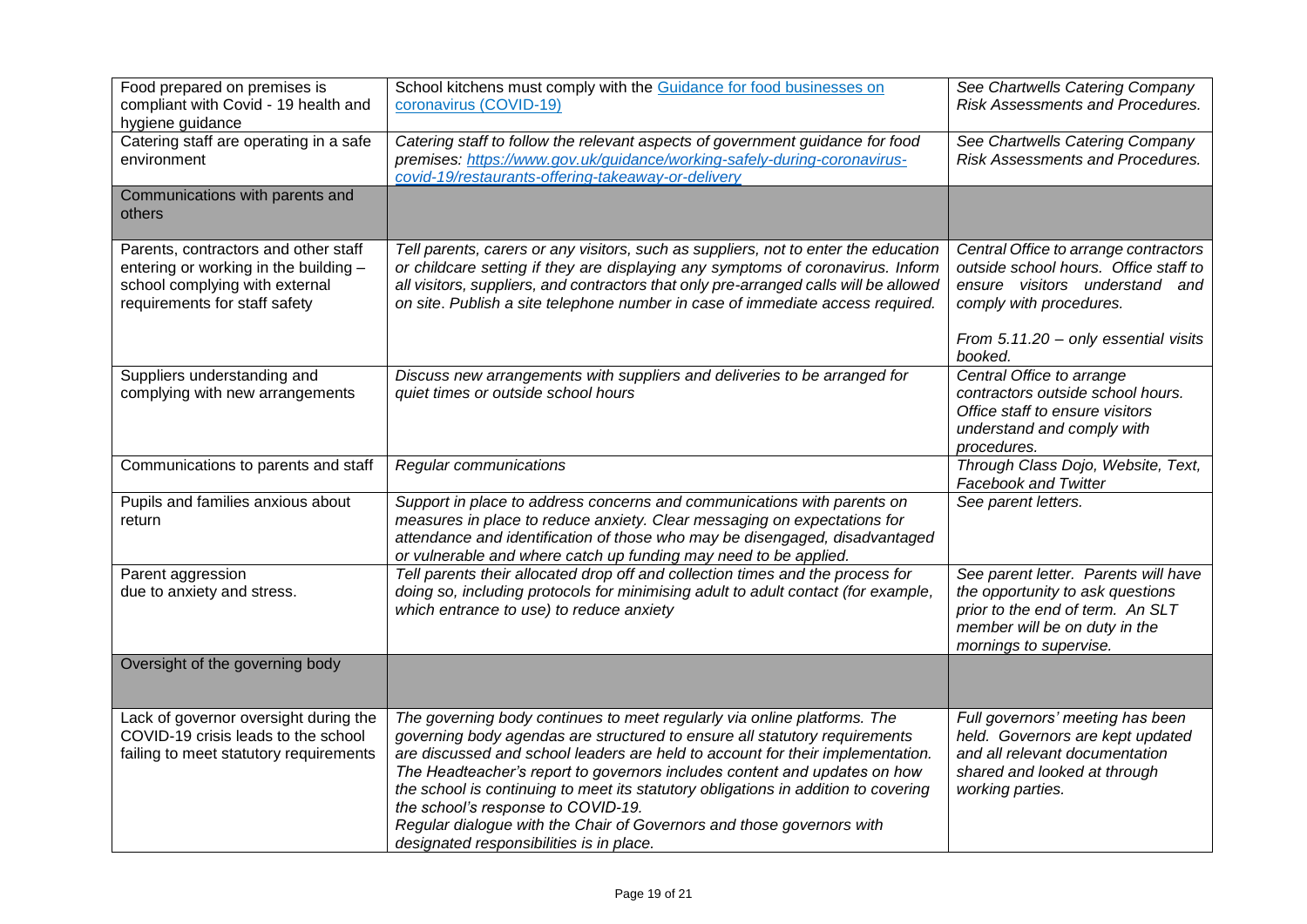| Minutes of governing body meetings are reviewed to ensure that they       |  |
|---------------------------------------------------------------------------|--|
| accurately record governors' oversight and holding leaders to account for |  |
| areas of statutory responsibility.                                        |  |

| <b>Section</b>                                                      | <b>List Actions / Additional Control</b><br><b>Measures</b>                                                                                                                       | Date action to be<br>carried out                       | <b>Person Responsible</b>                                                                          |
|---------------------------------------------------------------------|-----------------------------------------------------------------------------------------------------------------------------------------------------------------------------------|--------------------------------------------------------|----------------------------------------------------------------------------------------------------|
| <b>Social</b><br>distancing and<br>reducing risk of<br>transmission | parent letter<br>timetables<br>daily procedures checklist<br><b>Breakfast club procedures</b><br>After-school Club procedures<br><b>PE Risk Assessments</b><br>EY risk assessment | Summer 2020                                            | LН<br>LH<br>LH<br>LH<br>AR<br><b>AR</b><br>AR/HB                                                   |
| <b>Premises related</b><br>matters/Cleaning<br>and<br>contamination | Cleaning schedule and checklists to be updated<br>Premises checks                                                                                                                 | Summer 2020                                            | LH/DB<br>Central Premises team SC/TH                                                               |
| <b>Staff Issues</b>                                                 | Check all guidance updates and action as necessary                                                                                                                                | Summer 2020                                            | LH<br>Central HR Team SC/KM                                                                        |
| <b>Pupil Issues</b>                                                 | Ensure sufficient stationary supplies for pupils<br>Check individual SEN pupil risk assessments                                                                                   | By September 2020                                      | Secretary YPO orders - JP<br>Class teachers to organise in class<br>SENDCo - TL and class teachers |
| <b>Curriculum</b><br>considerations                                 | <b>Timetables</b><br>PE bookings<br>Daily Procedures<br>Check updated guidance<br><b>RWI</b> routines                                                                             | <b>By September</b>                                    | LH<br>AR<br>LH<br>LH<br>PW                                                                         |
| <b>Provision of</b><br>Food                                         | Check Chartwells plans, menus and arrangements                                                                                                                                    | <b>By September</b>                                    | LH/LW                                                                                              |
| <b>Communication</b><br>with Parents and<br>others                  | <b>Parent letter</b><br>Contractors                                                                                                                                               | By end of summer term<br><b>July 2020</b><br>Ongoing   | LH<br>Central Premises team - TH/SC and secretary JP                                               |
| Oversight of<br>governing body                                      | Share all new documentation<br>Arrange working party review                                                                                                                       | By end of summer term<br><b>July 2020</b><br>Sept 2020 | LH<br>LH/TM                                                                                        |